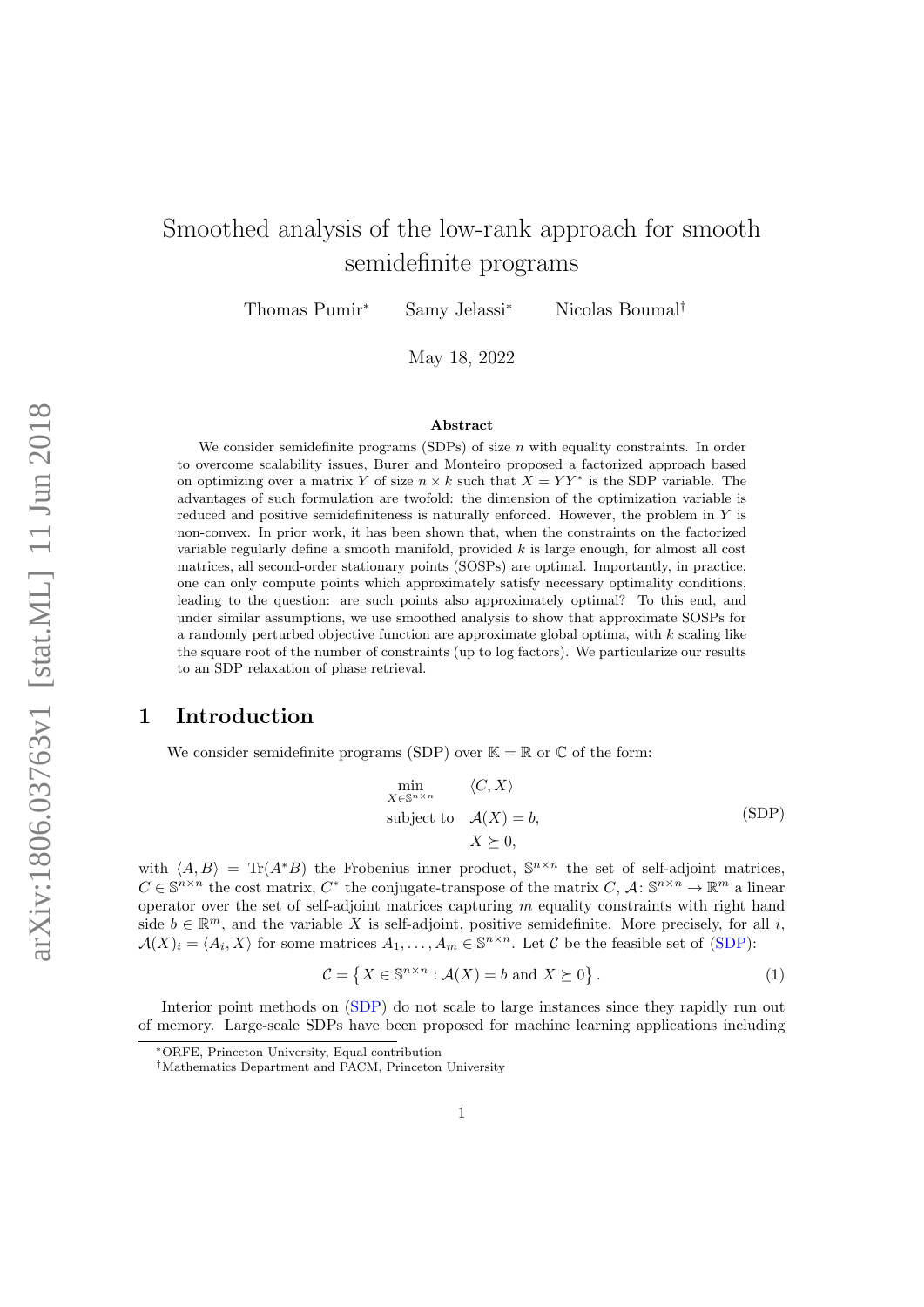matrix completion [Candès and Recht, [2009\]](#page-10-0), community detection [\[Abbe,](#page-10-1) [2017\]](#page-10-1) and kernel learning [\[Lanckriet et al.,](#page-11-0) [2004\]](#page-11-0) for  $\mathbb{K} = \mathbb{R}$ , and in angular synchronization [\[Singer,](#page-11-1) [2011\]](#page-11-1) and phase retrieval [\[Waldspurger et al.,](#page-11-2) [2015\]](#page-11-2) for  $\mathbb{K} = \mathbb{C}$ , hence the need for alternatives.

In order to address such scalability issues, [Burer and Monteiro](#page-10-2) [\[2003,](#page-10-2) [2005\]](#page-10-3) restrict the search over the set of matrices of rank k by factorizing X as  $X = YY^*$ , with  $Y \in \mathbb{K}^{n \times k}$ . It has been shown that if the search space  $C$  is compact, then  $(SDP)$  admits a global optimum of rank at most r, where dim  $S^{r \times r} \leq m$  [\[Barvinok,](#page-10-4) [1995,](#page-10-4) [Pataki,](#page-11-3) [1998\]](#page-11-3), with dim  $S^{r \times r} = \frac{r(r+1)}{2}$  $\frac{(-1)^{n+1}}{2}$  for  $\mathbb{K} = \mathbb{R}$ and dim  $\mathbb{S}^{r\times r} = r^2$  for  $\mathbb{K} = \mathbb{C}$ . In other words, restricting C to the space of matrices with rank at most k with dim  $\mathbb{S}^{k\times k} > m$  does not change the optimal value. This factorization leads to a quadratically constrained quadratic program:

<span id="page-1-0"></span>
$$
\min_{Y \in \mathbb{K}^{n \times k}} \langle C, YY^* \rangle
$$
\nsubject to  $\mathcal{A}(YY^*) = b.$  (P)

Although [\(P\)](#page-1-0) is in general non-convex because its feasible set

$$
\mathcal{M} = \mathcal{M}_k = \left\{ Y \in \mathbb{K}^{n \times k} : \mathcal{A}(YY^*) = b \right\}
$$
 (2)

is non-convex, considering [\(P\)](#page-1-0) instead of the original SDP presents significant advantages. The number of variables is reduced from  $O(n^2)$  to  $O(nk)$  and the positive semidefiniteness of the matrix is naturally enforced. Solving [\(P\)](#page-1-0) using local search optimization methods is known as the Burer–Monteiro method and yields good results in practice. [Kulis et al.](#page-11-4) [\[2007\]](#page-11-4) underlined the success of such low-rank approaches in practice: by considering the k-means clustering and the maximum variance unfolding problems, their approach is significantly faster, scalable and in some cases, produces better results compared to traditional SDP relaxation techniques. However, [\(P\)](#page-1-0) is non-convex, so that further analysis is needed to determine whether it can be solved to global optimality.

For  $\mathbb{K} = \mathbb{R}$ , in the case where M is a smooth manifold (see below for a precise condition), it has been shown recently that, apart for a zero-measure set of cost matrices, second-order stationary points (SOSPs) are globally optimal provided dim  $\mathbb{S}^{k \times k} > m$  [\[Boumal et al.,](#page-10-5) [2016,](#page-10-5) [2018b\]](#page-10-6). Algorithms such as the Riemannian trust-regions method (RTR) converge globally to SOSPs, but unfortunately they can only guarantee approximate satisfaction of second-order optimality conditions in a finite number of iterations [\[Boumal et al.,](#page-10-7) [2018a\]](#page-10-7).

The aforementioned papers close with the following open problem, crucial in practice: when is it the case that approximate SOSPs, which we now call ASOSPs, are approximately optimal? We provide some answers here, building on recent proof techniques by [Bhojanapalli et al.](#page-10-8) [\[2018\]](#page-10-8).

#### Contributions

This paper formulates approximate global optimality conditions holding for [\(P\)](#page-1-0) and, conse-quently, for [\(SDP\)](#page-0-0). Our results rely on the following core assumption as set in [\[Boumal et al.,](#page-10-5) [2016\]](#page-10-5).

<span id="page-1-1"></span>**Assumption 1.1** (Smooth manifold). For all values of k up to n such that  $\mathcal{M}_k$  is non-empty, the constraints on [\(P\)](#page-1-0) defined by  $A_1, \ldots, A_m \in \mathbb{S}^{n \times n}$  and  $b \in \mathbb{R}^m$  satisfy at least one of the following:

- 1.  $\{A_1Y, \ldots, A_mY\}$  are linearly independent in  $\mathbb{K}^{n \times k}$  for all  $Y \in \mathcal{M}_k$ ; or
- 2.  $\{A_1Y, \ldots, A_mY\}$  span a subspace of constant dimension in  $\mathbb{K}^{n \times k}$  for all Y in an open neighborhood of  $\mathcal{M}_k$  in  $\mathbb{K}^{n\times k}$ .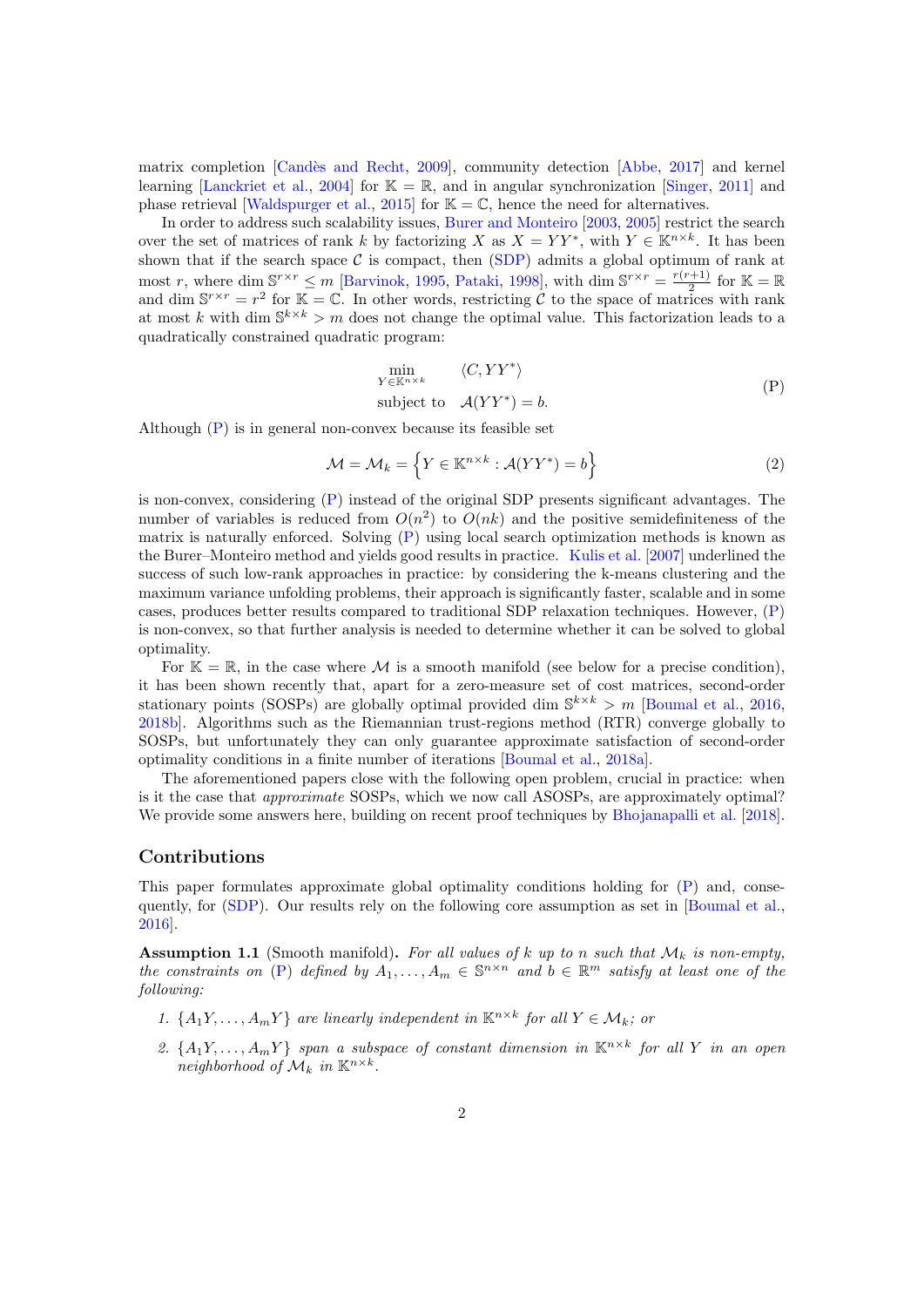In [\[Boumal et al.,](#page-10-6) [2018b\]](#page-10-6), it is shown that (a) if the assumption above is verified for  $k = n$ , then it automatically holds for all values of  $k \leq n$  such that  $\mathcal{M}_k$  is non-empty; and (b) for those values of k, the dimension of the subspace spanned by  $\{A_1Y, \ldots, A_mY\}$  is independent of k: we call it  $m'$ .

When Assumption [1.1](#page-1-1) holds, we refer to problems of the form [\(SDP\)](#page-0-0) as *smooth* SDPs. Examples of SDPs satisfying this assumption for  $\mathbb{K} = \mathbb{R}$  are given in [\[Boumal et al.,](#page-10-6) [2018b\]](#page-10-6). For  $\mathbb{K} = \mathbb{C}$ , examples are detailed in Section [4.](#page-7-0) Our main theorem is a smooth analysis result (cf. Theorem [3.1](#page-6-0) for a more formal statement). An ASOSP is an approximate SOSP (a precise definition follows.)

<span id="page-2-0"></span>**Theorem [1.1](#page-1-1)** (Informal). Let Assumption 1.1 hold and assume C is compact. If we randomly perturb the cost matrix  $C$  and if  $Y \in \mathbb{K}^{n \times k}$  with  $k = \tilde{\Omega}(\sqrt{m})$  is an ASOSP for [\(P\)](#page-1-0), then, with high probability, Y is an approximate global optimum and  $X = YY^*$  is an approximate global optimum for  $(SDP)$  (with the perturbed C.)

The high probability proviso is with respect to the perturbation only: if the perturbation is "good", then all ASOSPs are as described in the statement. If C is compact, then so is  $\mathcal M$  and known algorithms for optimization on manifolds produce an ASOSP in finite time (with some bounds). Theorem [1.1](#page-2-0) ensures that, for  $k$  large enough and for any cost matrix  $C$ , with high probability upon a random perturbation of C, such algorithms produce an approximate global optimum of  $(P)$ .

Theorem [1.1](#page-2-0) is a corollary of two intermediate arguments, developed in Lemmas [3.1](#page-6-1) and [3.2:](#page-7-1)

- 1. Probabilistic argument (Lemma [3.1\)](#page-6-1): By perturbing the cost matrix in the objective function of [\(P\)](#page-1-0) with a Gaussian Wigner matrix, any approximate first-order stationary point Y of the perturbed problem [\(P\)](#page-1-0) is almost column-rank deficient, with high probability.
- 2. Deterministic argument (Lemma [3.2\)](#page-7-1): If an approximate second-order stationary point Y for [\(P\)](#page-1-0) is also almost column-rank deficient, then it is an approximate global optimum and  $X = YY^*$  is an approximate global optimum for [\(SDP\)](#page-0-0).

The first argument is motivated by smoothed analysis [\[Spielman and Teng,](#page-11-5) [2004\]](#page-11-5) and draws heavily on a recent paper by [Bhojanapalli et al.](#page-10-8) [\[2018\]](#page-10-8). The latter work introduces smoothed analysis to analyze the performances of the Burer–Monteiro factorization, but it analyzes a quadratically penalized version of the SDP: its solutions do not satisfy constraints exactly. This affords more generality, but, for the special class of smooth SDPs, the present work has the advantage of analyzing an exact formulation. The second argument is a smoothed extension of well-known on-off results [\[Burer and Monteiro,](#page-10-2) [2003,](#page-10-2) [2005,](#page-10-3) [Journee et al.,](#page-11-6) [2010\]](#page-11-6). Implications of this theorem for particular SDPs are derived in Section [4,](#page-7-0) including the phase retrieval and angular synchronization problems.

Thus, our results improve upon [\[Bhojanapalli et al.,](#page-10-8) [2018\]](#page-10-8) for smooth SDPs in that we address exact formulations of the SDP. Our results also improve upon [\[Boumal et al.,](#page-10-5) [2016\]](#page-10-5) by providing approximate optimality results for approximate second-order points with relaxation rank k scaling only as  $\tilde{\Omega}(\sqrt{m})$ , whereas the latter reference establishes such results only for  $k = n + 1$ . Finally, we aim for more generality by covering both real and complex SDPs, and we illustrate the relevance of complex SDPs in Section [4.](#page-7-0)

#### Related work

A number of recent works aim to produce large-scale SDP solvers. Among the direct approaches (which proceed in the convex domain directly), [Hazan](#page-11-7) [\[2008\]](#page-11-7) introduced a Frank-Wolfe type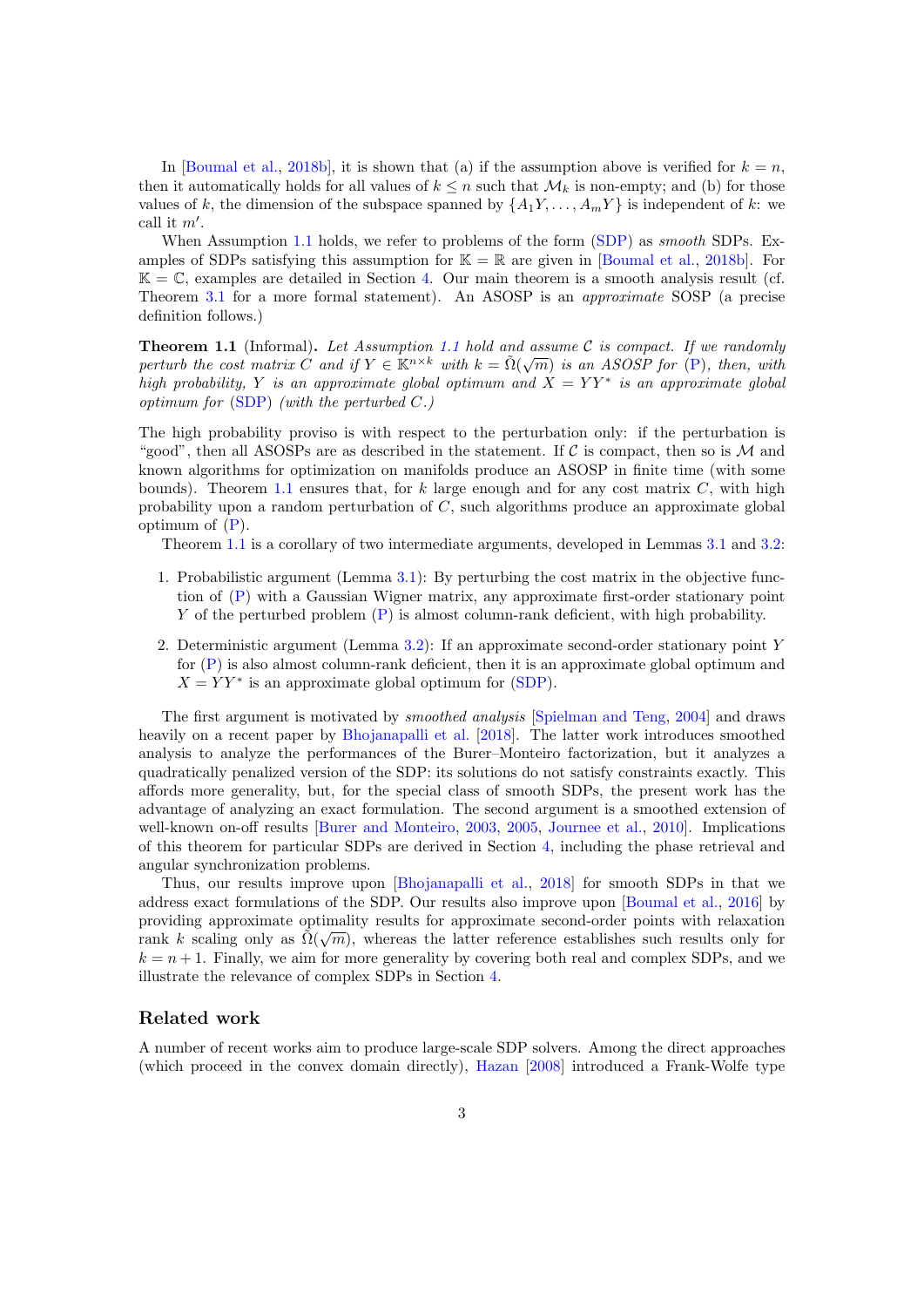method for a restricted class of SDPs. Here, the key is that each iteration increases the rank of the solution only by one, so that if only a few iterations are required to reach satisfactory accuracy, then only low dimensional objects need to be manipulated. This line of work was later improved by [Laue](#page-11-8) [\[2012\]](#page-11-8), [Garber](#page-10-9) [\[2016\]](#page-10-9) and [Garber and Hazan](#page-11-9) [\[2016\]](#page-11-9) through hybrid methods. Still, if high accuracy solutions are desired, a large number of iterations will be required, eventually leading to large-rank iterates. In order to overcome such issue, [Yurtsever et al.](#page-11-10) [\[2017\]](#page-11-10) recently proposed to combine conditional gradient and sketching techniques in order to maintain a low rank representation of the iterates.

Among the low-rank approaches, our work is closest to (and indeed largely builds upon) recent results of [Bhojanapalli et al.](#page-10-8) [\[2018\]](#page-10-8). For the real case, they consider a penalized version of problem [\(SDP\)](#page-0-0) (which we here refer to as (P-SDP)) and its related penalized Burer–Monteiro formulation, here called (P-P). With high probability upon random perturbation of the cost matrix, they show approximate global optimality of ASOSPs for  $(P-P)$ , assuming k grows with  $\sqrt{m}$  and either the SDP is compact or its cost matrix is positive definite. Given that there is a zero-measure set of SDPs where SOSPs may be suboptimal, there can be a small-measure set of SDPs where ASOSPs are not approximately optimal [\[Bhojanapalli et al.,](#page-10-8) [2018\]](#page-10-8). In this context, the authors resort to smoothed analysis, in the same way that we do here. One important drawback of that work is that the final result does not hold for the original SDP, but for a non-equivalent penalized version of it. This is one of the points we improve here, by focusing on smooth SDPs as defined in [\[Boumal et al.,](#page-10-5) [2016\]](#page-10-5).

#### Notation

We use K to refer to R or C when results hold for both fields. For matrices A, B of same size, we use the inner product  $\langle A, B \rangle = \text{Re}[\text{Tr}(A^*B)],$  which reduces to  $\langle A, B \rangle = \text{Tr}(A^T B)$  in the real case. The associated Frobenius norm is defined as  $||A|| = \sqrt{\langle A, A \rangle}$ . For an operator f between matrix spaces, we define the operator norm of f as  $||f||_{op} = \sup_{v \neq 0} \frac{||f(v)||}{||v||}$  where  $|| \cdot ||$  is the Frobenius norm.  $\mathbb{S}^{n \times n}$  is the set of self-adjoint matrices of size n over  $\mathbb{K}$ , which is the set of symmetric matrices for  $\mathbb{K} = \mathbb{R}$  and the set of Hermitian matrices for  $\mathbb{K} = \mathbb{C}$ . We also write  $\mathbb{H}^{n \times n}$ to denote  $\mathbb{S}^{n \times n}$  for  $\mathbb{K} = \mathbb{C}$ . A self-adjoint matrix X is positive semidefinite  $(X \succeq 0)$  if and only if  $u^*Xu \geq 0$  for all  $u \in \mathbb{K}^n$ . Lastly, I is the identity operator and  $I_n$  is the identity matrix of size n.

### 2 Geometric framework and near-optimality conditions

In this section, we present properties of the smooth geometry of [\(P\)](#page-1-0) and approximate global optimality conditions for this problem. In covering these preliminaries, we largely parallel developments in [\[Boumal et al.,](#page-10-5) [2016\]](#page-10-5). As mentioned above, Assumption [1.1](#page-1-1) implies that the search space M of [\(P\)](#page-1-0) is a submanifold in  $\mathbb{K}^{n\times k}$  of dimension  $nk-m'$ . We can associate tangent spaces to a submanifold. Intuitively, the tangent space  $T_Y\mathcal{M}$  to the submanifold M at a point  $Y \in \mathcal{M}$ is a subspace that best approximates  $M$  around  $Y$ , when the hyperplane origin is translated to Y. The tangent space  $T_Y \mathcal{M}$  is obtained by linearizing the equality constraints.

Lemma 2.1 ([\[Boumal et al.,](#page-10-6) [2018b\]](#page-10-6), Lemma 2.1). Under Assumption [1.1,](#page-1-1) the tangent space at Y to  $M$ , T<sub>Y</sub> $M$ , is:

$$
T_Y \mathcal{M} = \left\{ \dot{Y} \in \mathbb{K}^{n \times k} : \mathcal{A}(\dot{Y}Y^* + Y\dot{Y}^*) = 0 \right\}
$$
  
= 
$$
\left\{ \dot{Y} \in \mathbb{K}^{n \times k} : \langle A_i Y, \dot{Y} \rangle = 0 \text{ for } i = 1, ..., m \right\}.
$$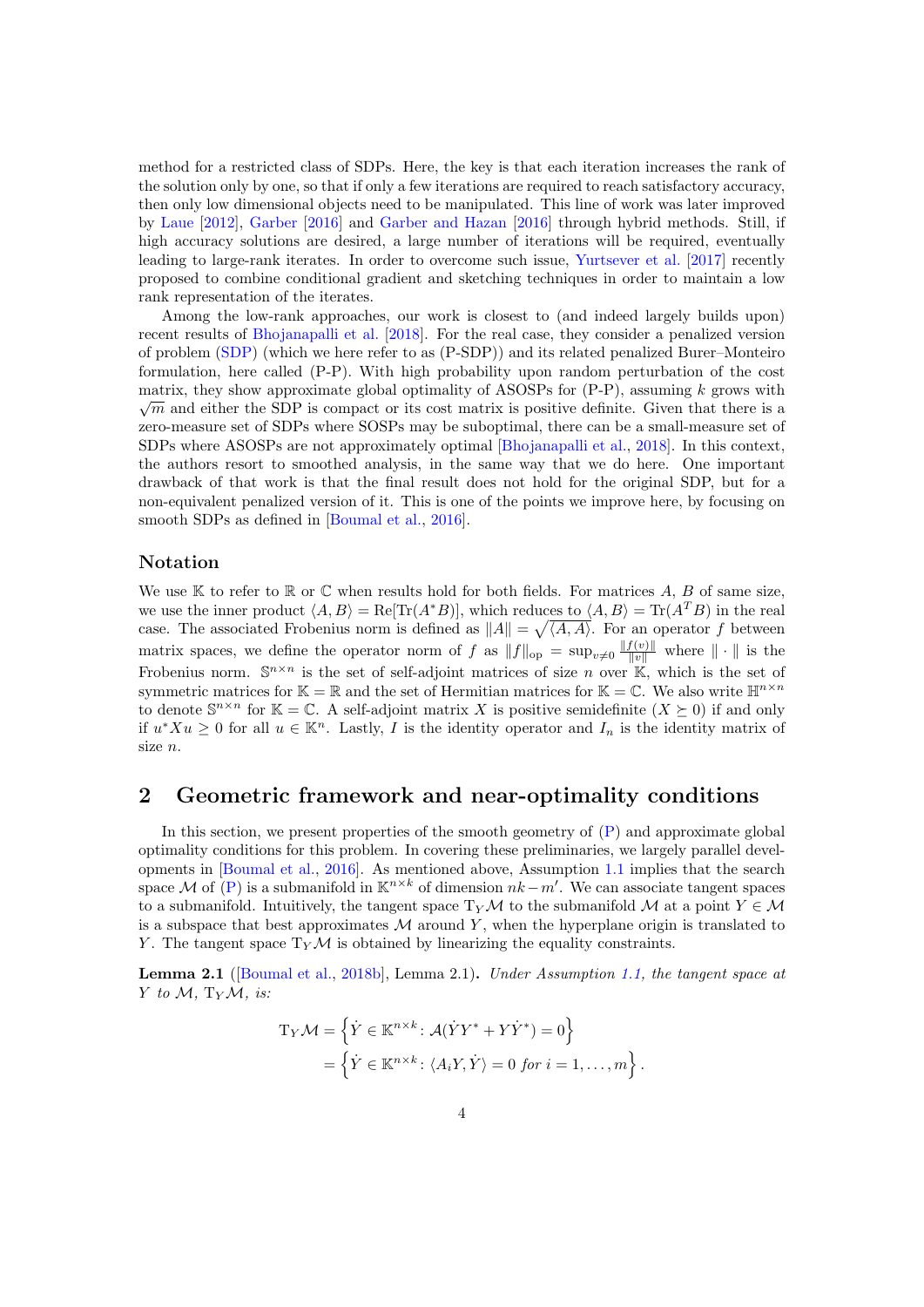By equipping each tangent space with a restriction of the inner product  $\langle \cdot, \cdot \rangle$ , we turn M into a Riemannian submanifold of  $\mathbb{K}^{n\times k}$ . We also introduce the orthogonal projector  $\text{Proj}_Y\colon \mathbb{K}^{n\times k}\to$  $T_Y\mathcal{M}$  which, given a matrix  $Z \in \mathbb{K}^{n \times k}$ , projects it to the tangent space  $T_Y\mathcal{M}$ :

$$
\text{Proj}_{Y} Z := \underset{\dot{Y} \in \text{Tr}_{Y} \mathcal{M}}{\text{argmin}} \|\dot{Y} - Z\|.
$$
 (3)

It is characterized as follows.

<span id="page-4-1"></span>Lemma 2.2 ([\[Boumal et al.,](#page-10-6) [2018b\]](#page-10-6), Lemma 2.2). Under Assumption [1.1,](#page-1-1) the orthogonal projector admits the closed form

$$
\operatorname{Proj}_{Y} Z = Z - \mathcal{A}^* \left( G^{\dagger} \mathcal{A} (Z Y^*) \right) Y,
$$

where  $\mathcal{A}^*: \mathbb{R}^m \to \mathbb{S}^{n \times n}$  is the adjoint of  $\mathcal{A}, G = G(Y)$  is the Gram matrix defined by  $G_{ij} =$  $\langle A_iY, A_jY \rangle$ , and  $G^{\dagger}$  denotes the Moore–Penrose pseudo-inverse of G.

To properly state the approximate first- and second-order necessary optimality conditions for  $(P)$ , we further need the notions of Riemannian gradient and Riemannian Hessian on the manifold M. We recall that  $(P)$  minimizes the function g, defined by

$$
g(Y) = \langle CY, Y \rangle,\tag{4}
$$

on the manifold M. The Riemannian gradient of q at point Y, grad  $q(Y)$ , is the unique tangent vector at Y such that, for all tangent Y,  $\langle \text{grad } g(Y), \overline{Y} \rangle = \langle \nabla g(Y), \overline{Y} \rangle$ , with  $\nabla g(Y) = 2CY$  the Euclidean gradient of g evaluated at Y. Intuitively, grad  $g(Y)$  is the tangent vector at Y that points in the steepest ascent direction as seen from the manifold's perspective. A classical result states that, for Riemannian submanifolds, the Riemannian gradient is given by the projection of the classical gradient to the tangent space [\[Absil et al.,](#page-10-10) [2008,](#page-10-10) eq. (3.37)]:

$$
\text{grad } g(Y) = \text{Proj}_{Y}(\nabla g(Y)) = 2\left(CY - \mathcal{A}^*\left(G^{\dagger}\mathcal{A}(CYY^*)\right)\right)Y. \tag{5}
$$

This leads us to define the matrix  $S \in \mathbb{S}^{n \times n}$  which plays a key role to guarantee approximate global optimality for problem [\(P\)](#page-1-0), as discussed in Section [3:](#page-5-0)

<span id="page-4-0"></span>
$$
S = S(Y) = C - A^*(\mu) = C - \sum_{i=1}^{m} \mu_i A_i,
$$
\n(6)

where  $\mu = \mu(Y) = G^{\dagger} \mathcal{A}(CYY^*)$ . We can write the Riemannian gradient of g evaluated at Y as

<span id="page-4-2"></span>
$$
grad\ g(Y) = 2SY.\tag{7}
$$

The Riemannian gradient enables us to define an approximate first-order necessary optimality condition. To define the approximate second-order necessary optimality condition, we need to introduce the notion of Riemannian Hessian. The Riemannian Hessian of  $q$  at Y is a self-adjoint operator on the tangent space at  $Y$  obtained as the projection of the derivative of the Riemannian gradient vector field [\[Absil et al.,](#page-10-10) [2008,](#page-10-10) eq. (5.15)]. [Boumal et al.](#page-10-6) [\[2018b\]](#page-10-6) give a closed form expression for the Riemannian Hessian of  $q$  at  $Y$ :

<span id="page-4-3"></span>
$$
\text{Hess } g(Y)[\dot{Y}] = 2 \cdot \text{Proj}_Y(S\dot{Y}).\tag{8}
$$

We can now formally define the approximate necessary optimality conditions for problem  $(P)$ .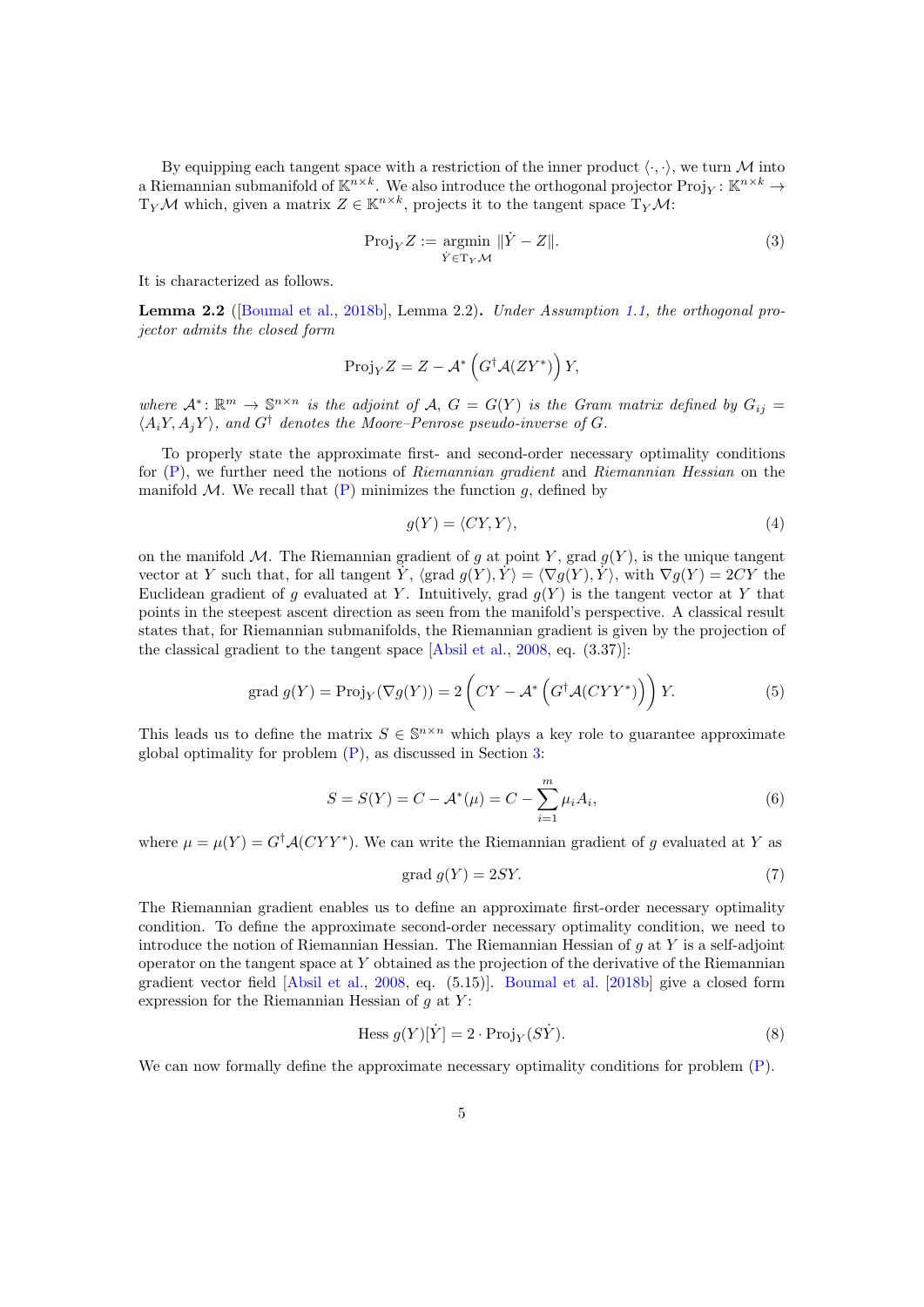**Definition 2.1** ( $\varepsilon_q$ -FOSP).  $Y \in \mathcal{M}$  is an  $\varepsilon_q$ -first-order stationary point for [\(P\)](#page-1-0) if the norm of the Riemannian gradient of  $g$  at  $Y$  almost vanishes, specifically,

$$
\|\text{grad } g(Y)\| = \|2SY\| \le \varepsilon_g,
$$

where  $S$  is defined as in equation  $(6)$ .

**Definition 2.2** (( $\varepsilon_g$ ,  $\varepsilon_H$ )-SOSP).  $Y \in \mathcal{M}$  is an ( $\varepsilon_g$ ,  $\varepsilon_H$ )-second-order stationary point for [\(P\)](#page-1-0) if it is an  $\varepsilon_q$ -first-order stationary point and the Riemannian Hessian of g at Y is almost positive semidefinite, specifically,

$$
\forall \dot{Y} \in \mathrm{T}_{Y} \mathcal{M}, \qquad \frac{1}{2} \langle \dot{Y}, \mathrm{Hess} \, g(Y)[\dot{Y}] \rangle = \langle \dot{Y}, \dot{S} \dot{Y} \rangle \ge -\varepsilon_{H} \|\dot{Y}\|^{2}.
$$

From these definitions, it is clear that S encapsulates the approximate optimality conditions of problem [\(P\)](#page-1-0).

### <span id="page-5-0"></span>3 Approximate second-order points and smoothed analysis

The main goal of this section is to present the approximate global optimality results for [\(SDP\)](#page-0-0). We first recall the optimality result for real, smooth SDPs by [Boumal et al.](#page-10-7) [\[2018a\]](#page-10-7): if  $\frac{k(k+1)}{2} > m$ , then for almost all cost matrices  $C$  any SOSP of  $(P)$  is globally optimal.

Then, following [\[Bhojanapalli et al.,](#page-10-8) [2018\]](#page-10-8), we resort to smoothed analysis [\[Spielman and](#page-11-5) [Teng,](#page-11-5) [2004\]](#page-11-5). A perturbation in the form of a Gaussian Wigner matrix is added to the cost matrix  $C \in \mathbb{S}^{n \times n}$ . In some sense, smoothed analysis tells us how large the variance of the perturbation should be in order to obtain a new SDP which is sufficiently distant from the set of pathological SDPs, with high probability. We start by formally defining the notion of Gaussian Wigner matrix, following [\[Ben Arous and Guionnet,](#page-10-11) [2010\]](#page-10-11).

<span id="page-5-3"></span>Definition 3.1 (Wigner Gaussian matrix). Consider a family of independent, zero mean, real-(or complex-) valued random variables  $\{Z_{i,j}\}_{1\leq i\leq j\leq n}$  independent from a family  $\{Y_i\}_{1\leq i\leq n}$  of i.i.d. centered real-valued random variables. The matrix  $W \in \mathbb{S}^{n \times n}$  is said to be Gaussian Wigner matrix of variance  $\sigma_W^2$  if its entries obey

$$
X_{i,j} = \overline{X}_{j,i} = \begin{cases} Z_{i,j} & \text{if } i < j, \\ Y_i & \text{if } i = j, \end{cases}
$$

 $for (i, j) \in \{1, \ldots, n\}^2$  and the random variables  $Z_{i,j}$  and  $Y_i$  are Gaussian (or complex Gaussian) with variance  $\sigma_W^2$ .

We are almost ready to present our approximate global optimality results. As a last step, we state our core assumption on the search space  $\mathcal{C}$ : we assume it is compact. More specifically, there exists a constant  $R$  finite such that

<span id="page-5-1"></span>
$$
\forall X \in \mathcal{C}, \text{Tr}(X) \le R. \tag{9}
$$

By submultiplicativity of the Frobenius norm, this implies that  $||YY^*|| \leq ||Y||^2 \leq R$ , for all  $Y \in \mathcal{M}$ . Another consequence of the compactness of C is the boundedness of  $\mathcal{A}^* \circ G^{\dagger} \circ \mathcal{A} \|_{\text{on}}$ . In particular, there exists a finite constant K such that, for all  $Y \in \mathcal{M}$ ,

<span id="page-5-2"></span>
$$
\|\mathcal{A}^* \circ G^\dagger \circ \mathcal{A}\|_{\text{op}} \le K. \tag{10}
$$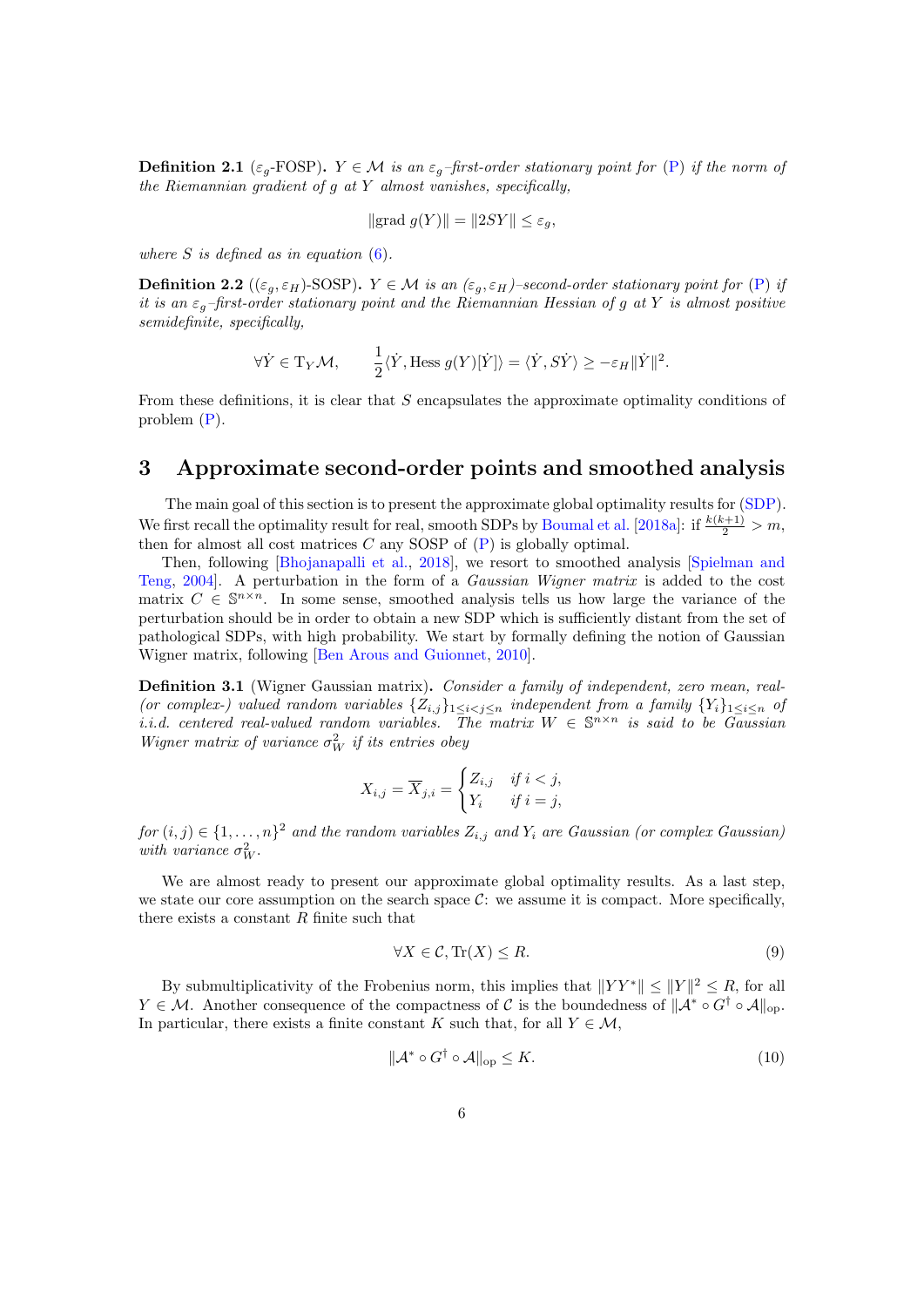<span id="page-6-0"></span>**Theorem 3.1.** Let Assumption [1.1](#page-1-1) hold. Assume C is compact, and let K and R be as in  $(9)$ and [\(10\)](#page-5-2). Let  $\delta \in (0,1)$ . Let W be a Gaussian Wigner matrix of variance  $\sigma_W^2$ , as per Defini-tion [3.1.](#page-5-3) There exists a universal constant  $c_0$  such that the following holds. Let  $Y \in \mathbb{K}^{n \times k}$  be an  $(\varepsilon_q, \varepsilon_H)$ -SOSP of [\(P\)](#page-1-0) with perturbed cost matrix  $C + W$ , and

$$
k \geq 3 \left[ \log \left( \frac{n}{\delta} \right) + \sqrt{m \cdot \log \left( 1 + \frac{4\kappa(R, \mathcal{A}, C, n, \sigma_W, \delta) \sqrt{c_0 n}}{\sigma_W} \right)} \right],
$$

with  $\kappa(R, \mathcal{A}, C, n, \sigma_W, \delta) = K(||C||_{op} + 3\sigma_W(\sqrt{n} + \sqrt{2\log(1/\delta)}))R$ , and G the Gram matrix defined by  $G_{ij} = \langle A_i Y, A_j Y \rangle$ . Then, with probability at least  $1 - 2\delta$ , the optimality gap is bounded as:

$$
0 \le 2(g(Y) - f^*) \le \varepsilon_S R + \varepsilon_g \sqrt{R},
$$

with

$$
\eta(R, \mathcal{A}, C, n, \sigma_W) = \frac{\|C\|_{\text{op}} (1 + KR)^2}{m^3KR \left( \|C\|_{\text{op}} + 3\sigma_W\sqrt{n} \right)^2},
$$

 $\varepsilon_S = (\varepsilon_H + \varepsilon_g^2 \eta(R, \mathcal{A}, C, n, \sigma_W))$  and  $f^*$  the optimal value of [\(SDP\)](#page-0-0).

We first notice that for small  $\sigma_W$ , k has to be of order  $O(\sqrt{m \log(\frac{1}{\sigma_W})})$ . This indicate that the perturbation has to have a magnitude above a certain threshold in order to give significant results. More generally, this result illustrates that for compact SDPs and for  $k = \tilde{\Omega}(\sqrt{m})$ , with high probability on the perturbation  $W$ , all ASOSPs of the perturbed version of [\(SDP\)](#page-0-0) are approximately globally optimal. We give more explicit expressions for constants  $\kappa(R, \mathcal{A}, C, n, \sigma_W)$ and  $\eta(R, \mathcal{A}, C, n, \sigma_W)$  in the case of phase retrieval and angular synchronization in Section [4.](#page-7-0) The proof of Theorem [3.1](#page-6-0) is given in Appendix  $E$  and is the corollary of two types of arguments: a probabilistic one and a deterministic one.

- 1. Probabilistic argument: in the smoothed analysis framework, we show, for k large enough, that  $\varepsilon_q$ -FOSPs of [\(P\)](#page-1-0) have their smallest singular value near to zero, with high probability. This implies that such points are almost column-rank deficient.
- 2. Deterministic argument: If Y is an  $(\varepsilon_g, \varepsilon_H)$ -SOSP of  $(P)$  and it is almost column-rank deficient, then the matrix  $S(Y)$  defined in equation [\(6\)](#page-4-0) is almost positive semidefinite. From there, we can derive a bound on the optimality gap.

We first present the probabilistic argument.

<span id="page-6-1"></span>**Lemma 3.1.** Assume that Assumption [1.1](#page-1-1) holds. Assume that  $C$  is compact, and let  $K$  and R as in equations [\(9\)](#page-5-1) and [\(10\)](#page-5-2). Let W be a Gaussian Wigner matrix of variance  $\sigma_W^2$ , as per Definition [3.1.](#page-5-3) There exists a universal constant  $c_0$  such that the following holds. Let  $Y \in \mathbb{K}^{n \times k}$ be an  $\varepsilon_g$ -FOSP of [\(P\)](#page-1-0) with perturbed cost  $C+W$ . By setting  $\kappa(R, \mathcal{A}, C, n, \sigma_W, \delta) = mK(||C||_{op} +$  $3\sigma_W(\sqrt{n} + \sqrt{2\log(1/\delta)}))R$  with a in [\(10\)](#page-5-2) and considering k such that,

$$
k \geq 3 \left[ \log \left( \frac{n}{\delta} \right) + \sqrt{m \cdot \log \left( 1 + \frac{4\kappa(R, \mathcal{A}, C, n, \sigma_W, \delta) \sqrt{c_0 n}}{\sigma_W} \right)} \right].
$$

Then, with probability at least  $1-2\delta$ ,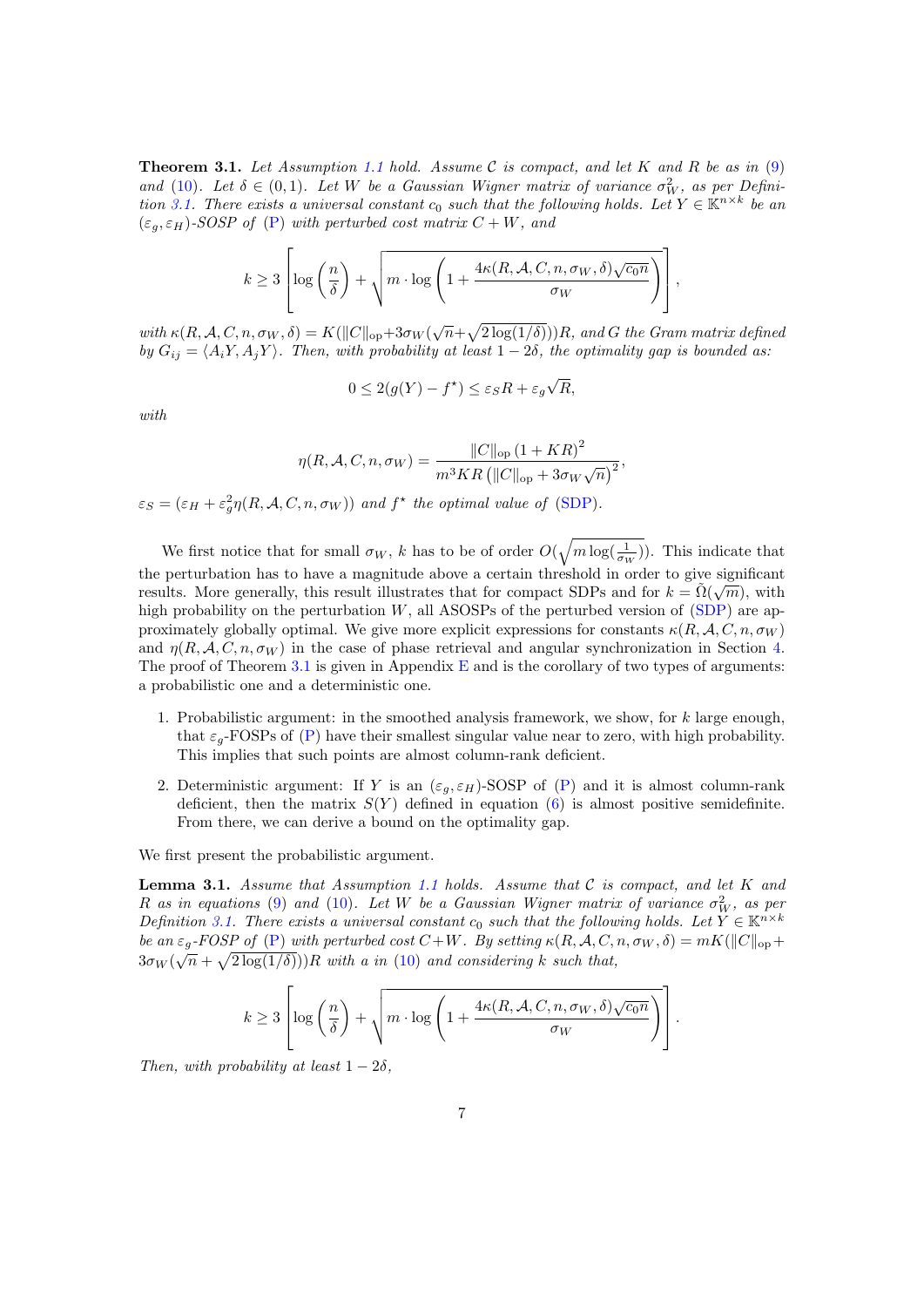$$
\sigma_k(Y) \le \frac{2\varepsilon_g}{\sigma_W} \frac{\sqrt{c_0 n}}{k},
$$

where  $\sigma_k(Y)$  is the kth singular value of the matrix Y.

Note that by this lemma,  $rank(A) \leq m$ , so that k is required to grow like  $\sqrt{m}$ , as desired. The proof of the lemma can be found in Appendix [C.](#page-13-0) This implies that the matrix  $S$  is almost positive semidefinite.

<span id="page-7-1"></span>**Lemma 3.2.** Let Assumption [1.1](#page-1-1) hold. Assume that  $C$  is compact and let K and R be as in [\(9\)](#page-5-1) and [\(10\)](#page-5-2). Let  $Y \in \mathbb{K}^{n \times k}$  be an  $(\varepsilon_g, \varepsilon_H)$ -SOSP of [\(P\)](#page-1-0) such that,

$$
\sigma_k(Y)^2 \le \frac{\varepsilon_g^2}{16m\kappa^2(R,A,C,n,\sigma_W,\delta)},
$$

and  $\kappa(R, \mathcal{A}, C, n, \sigma_W) = mK(||C||_{op} + 3\sigma_W(\sqrt{n} + \sqrt{2 \log(1/\delta)}))^2 R$  with K as in [\(10\)](#page-5-2). Then, the smallest eigenvalue of S is bounded as:

$$
\lambda_{\min}(S) \ge -2\varepsilon_H - \varepsilon_g^2 \eta(R, \mathcal{A}, C, n, \sigma_W, \delta),
$$

with

$$
\eta(R, \mathcal{A}, C, n, \varepsilon_g) = \frac{\|C\|_{\text{op}} (1 + KR)^2}{m^3 KR^2 \left(\|C\|_{\text{op}} + 3\sigma_W \sqrt{n}\right)^2}.
$$

The proof is in Appendix [D.](#page-15-0) From the smallest eigenvalue of S, we can derive an optimality gap.

# <span id="page-7-0"></span>4 Applications

The approximate global optimality results established in the previous section can be applied to deduce guarantees on the quality of ASOSPs of the low-rank factorization for a number of SDPs that appear in machine learning problems. Of particular interest, we focus on the phase retrieval problem [\[Waldspurger et al.,](#page-11-2) [2015\]](#page-11-2). This problem consists in retrieving a signal  $z \in \mathbb{C}^n$  from m different amplitude measurements  $b = |Az| \in \mathbb{R}^m_+$  and can be written as the non-convex problem:

$$
\min_{u \in \mathbb{C}^m} \quad u^* C u
$$
\ns. t.

\n
$$
|u_i| = 1,
$$
\n(PR)

where  $C = \text{diag}(b)(I - AA^{\dagger})\text{diag}(b)$  and diag:  $\mathbb{C}^m \to \mathbb{C}^{m \times m}$  is the operator constructing a diagonal complex matrix of size  $m$  from a vector of size  $m$ . Dropping the rank constraint leads to the complex SDP relaxation,

<span id="page-7-2"></span>
$$
\min_{X \in \mathbb{H}^{m \times m}} \langle C, X \rangle
$$
\nsubject to 
$$
\text{diag}(X) = 1,
$$
\n
$$
X \succeq 0,
$$
\n(PhaseCut)

Remark that the angular synchronization problem [\[Singer,](#page-11-1) [2011\]](#page-11-1) shares the same SDP relaxation. The Burer–Monteiro factorization of [\(PhaseCut\)](#page-7-2) is an optimization problem over a matrix  $Y \in$  $\mathbb{C}^{m \times k}$  whose rows have unit norm,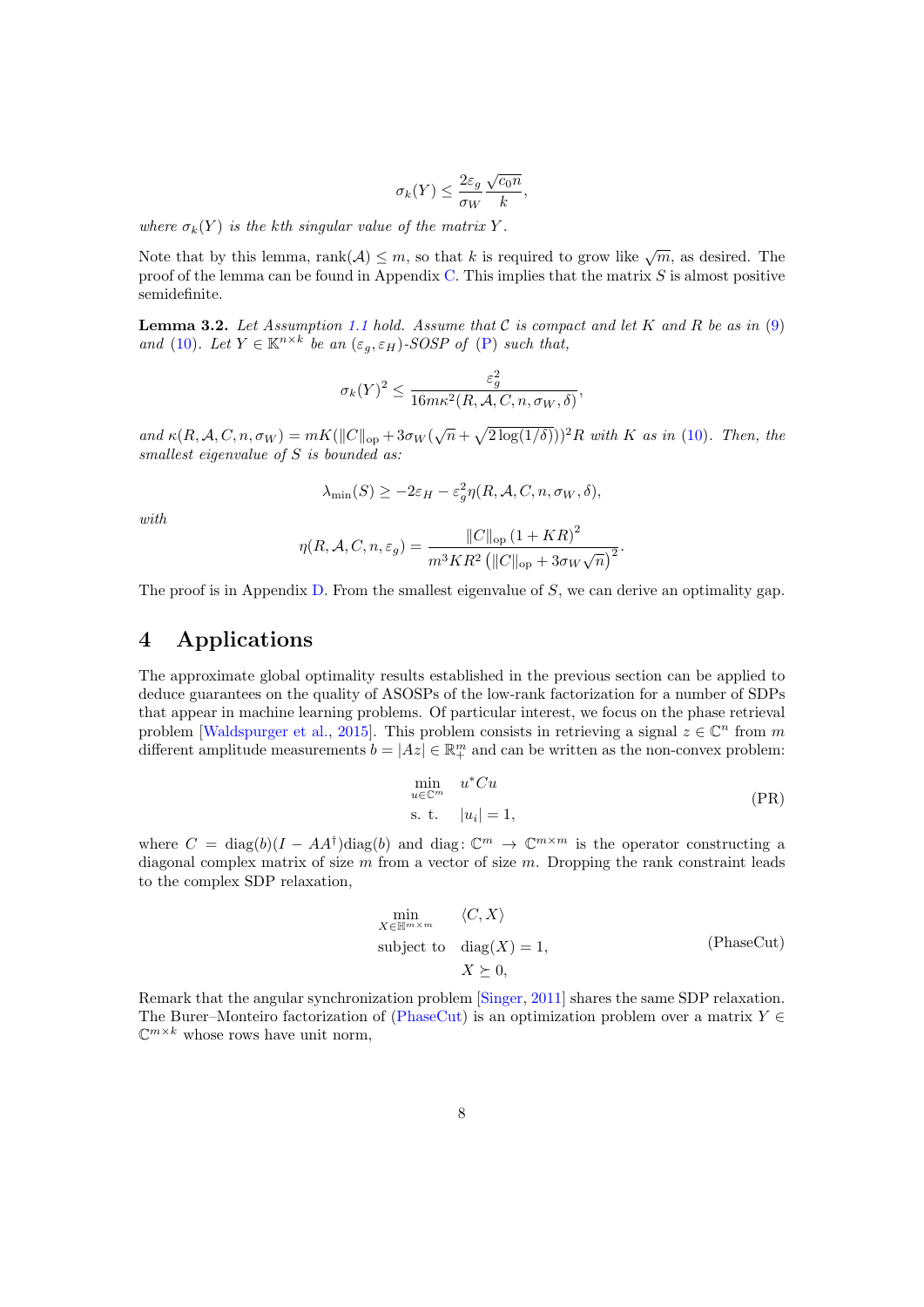<span id="page-8-0"></span>
$$
\min_{Y \in \mathbb{C}^{m \times k}} \langle CY, Y \rangle
$$
\nsubject to  $y_i^* y_i = 1$ , for  $i = 1, ..., m$ , (PhaseCut-BM)

with  $Y = [y_1^*, \ldots, y_m^*]$  and  $y_i \in \mathbb{C}^k$ , for  $i = 1, \ldots, m$ . Notice that, geometrically, each row of the matrix Y is a point on the unit sphere in  $\mathbb{C}^k$ , which is a smooth manifold. Assumption [1.1](#page-1-1) holds for all k and the feasible space is bounded since for all  $X \in \mathcal{C}$ ,  $Tr(X) = m$ . Therefore, Theorem [3.1](#page-6-0) applies.

<span id="page-8-1"></span>**Corollary 4.1.** Let  $\delta \in (0,1)$ . Let W be a Gaussian Wigner matrix of variance  $\sigma_W^2$ , as defined in Definition [3.1.](#page-5-3) Let  $Y \in \mathbb{C}^{m \times k}$  be an  $(\varepsilon_g, \varepsilon_H)$ -SOSP of [\(PhaseCut-BM\)](#page-8-0) with perturbed cost matrix  $C + W$  and

$$
k \geq 3 \left[ \log \left( \frac{m}{\delta} \right) + \sqrt{m \log \left( 1 + \frac{4n \left( ||C||_{\text{op}} + 3\sigma_W(\sqrt{m} + \sqrt{2 \log(1/\delta)}) \right) \sqrt{c_0 m}}{\sigma_W} \right)} \right],
$$

where  $c_0$  is a universal constant. Then, with probability at least  $1 - 2\delta$ , the optimality gap is bounded as:

$$
0 \le 2(g(Y) - f^*) \le \left(\varepsilon_H + \varepsilon_g^2 \eta(C, m, \sigma_W, \delta)\right) n + \varepsilon_g \sqrt{m},
$$

with

$$
\eta(C, m, \sigma_W, \delta) = \frac{\|C\|_{\text{op}} (1+m)^2}{m^5 (\|C\|_{\text{op}} + 3\sigma_W\sqrt{m})^2},
$$

and  $f^*$  is the optimal value of [\(PhaseCut\)](#page-7-2).

Note that in the case of the [\(PhaseCut\)](#page-7-2) SDP,  $\|\mathcal{A}^* \circ G^{\dagger} \circ \mathcal{A}\|_{\text{op}} = 1$ . For this reason, we obtain  $\kappa(R, \mathcal{A}, C, m, \sigma_W, \delta) = (||C||_{op} + 3\sigma_W(\sqrt{m} + \sqrt{2\log(1/\delta)}))R$  and the expression of  $\eta(C, m, \sigma_W, \delta)$ given in Corollary [4.1.](#page-8-1)

As a comparison, [Mei et al.](#page-11-11) [\[2017\]](#page-11-11) also provide an optimality gap for ASOSPs of [\(PhaseCut\)](#page-7-2) without perturbation. Their result is more general in the sense that it holds for all possible values of  $k$ . However, when  $k$  is large, it does not accurately capture the fact that SOSPs are optimal, thus incurring a larger bound on the optimality gap of ASOSPs. In contrast, the bounds here do show that for k large enough, as  $\varepsilon_q$ ,  $\varepsilon_H$  go to zero, the optimality gap goes to zero, with the trade-off that they do so for a perturbed problem, with high probability.

#### Numerical Experiments

We present the empirical performance of the low-rank approach in the case of [\(PhaseCut\)](#page-7-2). We compare it with a dedicated interior-point method (IPM) implemented by [Helmberg et al.](#page-11-12) [\[1996\]](#page-11-12) for real SDPs and adapted to phase retrieval as done by [Waldspurger et al.](#page-11-2) [\[2015\]](#page-11-2). This adaptation involves splitting the real and the imaginary parts of the variables in [\(PhaseCut\)](#page-7-2) and forming an equivalent real SDP with double the dimension. The Burer–Monteiro approach (BM) is implemented in complex form directly using Manopt, a toolbox for optimization on manifolds [\[Boumal et al.,](#page-10-12) [2014\]](#page-10-12).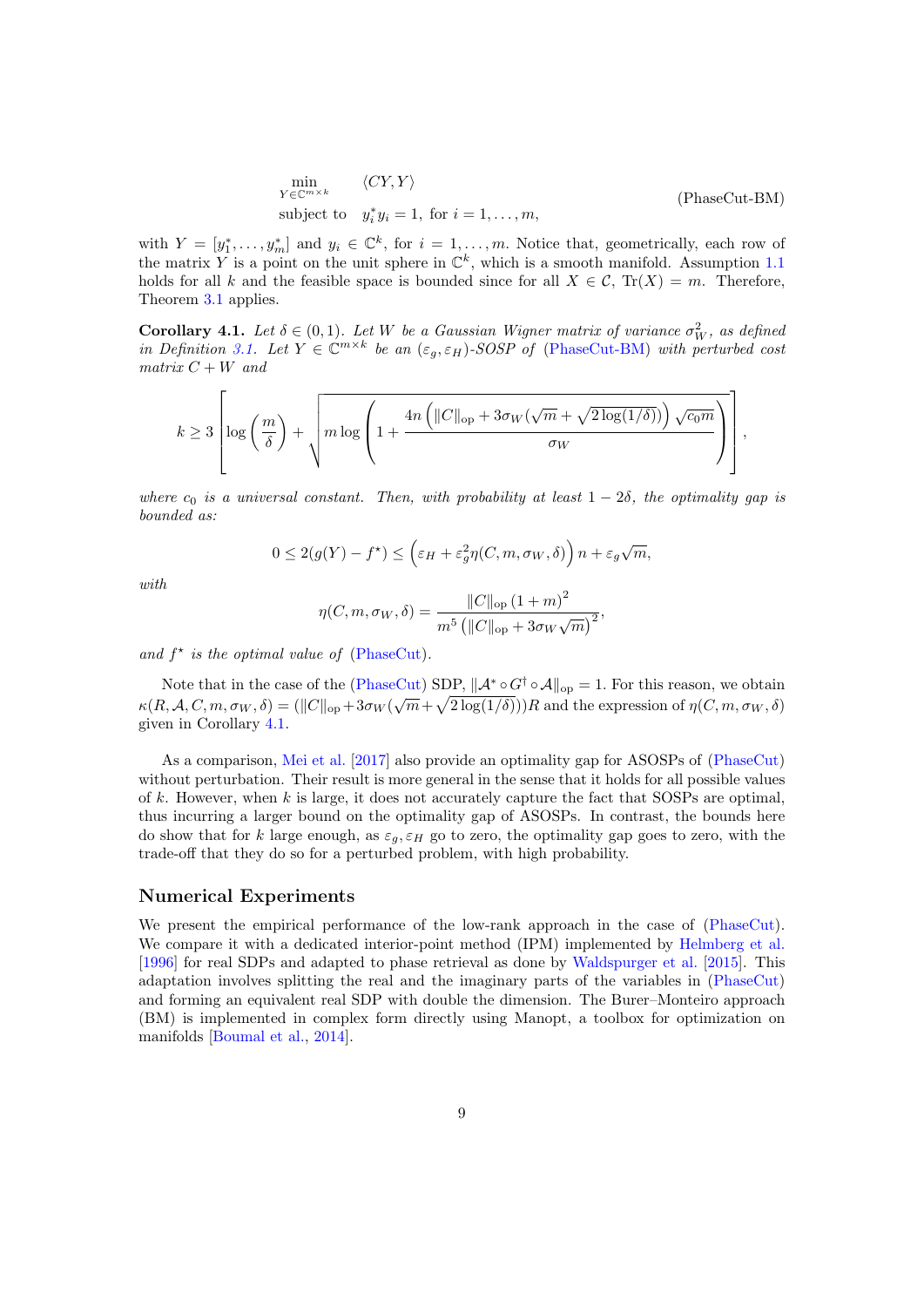

Figure 1: Computation time of the interior-point method (IPM) and of the Burer–Monteiro approach (BM) to solve [\(PhaseCut\)](#page-7-2). The number of measurements  $m = 10n$  corresponds to the size of the complex SDP to be solved. For increasing values of  $m$ , we display the computation time averaged on four independent realizations of the problem. The minimum and maximum computation time are represented with dashed lines. At  $m = 3000$ , BM is about 40x faster than IPM. For the largest value of m, IPM runs out of memory.

We stress that the SDP is not perturbed in these experiments: the role of the perturbation in the analysis is to understand why the low-rank approach is so successful in practice despite the existence of pathological cases. In practice, we do not expect to encounter pathological cases.

For these numerical experiments, we generate signals  $z \in \mathbb{C}^n$  as complex random vectors with i.i.d. standard Gaussian entries, and we generate random complex sensing matrices  $A \in \mathbb{C}^{m \times n}$ also with i.i.d. standard Gaussian entries. We do so for values of  $n$  ranging from 1 to 1000, and always for  $m = 10n$  (that is, there are 10 magnitude measurements per unknown complex coefficient, which is an oversampling factor of 5.) We obtain measurements  $b = |Ax|$  to which we add i.i.d. standard Gaussian real noise, with measurements capped below at 0.01 in order to avoid small (or even negative) values. For  $n \text{ up to } 300$  (that is, up to a complex SDP of size  $m = 3000$ , both methods solve the same problem, and indeed produce the same answer up to small discrepancies. The BM approach is more accurate, at least in satisfying the constraints, and, for  $n = 300$ , it is also about 40x faster than IPM. BM is run with  $k = \sqrt{m}$ , which is expected to be generically sufficient to include the global optimum of the SDP (as confirmed in practice). For larger values of n, IPM ran into memory issues and we had to abort the process.

### 5 Conclusion

In this paper, we consider the Burer-Monteiro factorization of smooth SDPs. Under the assumption that the search space of the SDP is smooth and compact, we resort to smoothed analysis to show that, assuming  $k = \tilde{\Omega}(\sqrt{m})$  where m is the number of constraints, any rank-k ASOSP of the perturbed Burer-Monteiro formulation of the original problem is approximately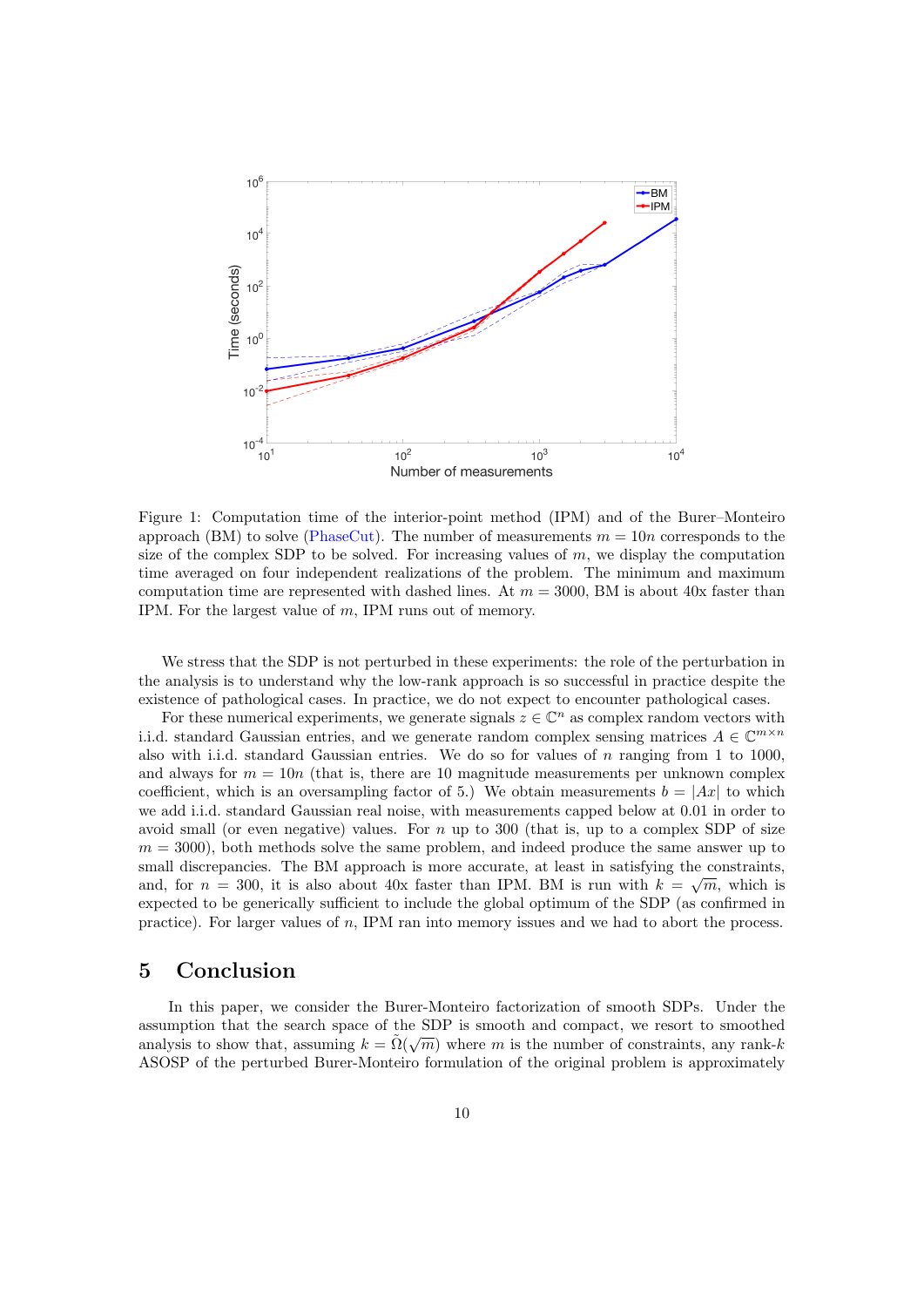optimal, with high probability on the perturbation. In this regime, ASOSPs of the low-rank formulation map to the approximate optima of the SDP. We apply this result to the phase retrieval and angular synchronization problems. In future work, we aim at refining the condition on the rank  $k$ , in the hope to get more explicit bounds.

# Acknowledgments

NB is partially supported by NSF award DMS-1719558.

### References

- <span id="page-10-1"></span>E. Abbe. Community detection and stochastic block models: recent developments. arXiv preprint arXiv:1703.10146, 2017.
- <span id="page-10-10"></span>P.-A. Absil, R. Mahony, and R. Sepulchre. Optimization algorithms on matrix manifolds. Princeton University Press, 2008.
- <span id="page-10-4"></span>A. Barvinok. Problems of distance geometry and convex properties of quadratic maps. Discrete & Computational Geometry, 13(1):189–202, 1995. doi: 10.1007/BF02574037.
- <span id="page-10-11"></span>G. Ben Arous and A. Guionnet. Wigner matrices. Handbook on Random Matrices, pages 433–451, 2010.
- <span id="page-10-13"></span>R. Bhatia. Positive definite matrices. Princeton University Press, 2007.
- <span id="page-10-8"></span>S. Bhojanapalli, N. Boumal, P. Jain, and P. Netrapalli. Smoothed analysis for low-rank solutions to semidefinite programs in quadratic penalty form. arXiv preprint arXiv:1803.00186, 2018.
- <span id="page-10-12"></span>N. Boumal, B. Mishra, P.-A. Absil, and R. Sepulchre. Manopt, a Matlab toolbox for optimization on manifolds. Journal of Machine Learning Research, 15:1455-1459, 2014. URL [http://jmlr.](http://jmlr.org/papers/v15/boumal14a.html) [org/papers/v15/boumal14a.html](http://jmlr.org/papers/v15/boumal14a.html).
- <span id="page-10-5"></span>N. Boumal, V. Voroninski, and A. Bandeira. The non-convex Burer-Monteiro approach works on smooth semidefinite programs. In Advances in Neural Information Processing Systems, pages 2757–2765, 2016.
- <span id="page-10-7"></span>N. Boumal, P.-A. Absil, and C. Cartis. Global rates of convergence for nonconvex optimization on manifolds. IMA Journal of Numerical Analysis, 2018a. doi: 10.1093/imanum/drx080.
- <span id="page-10-6"></span>N. Boumal, V. Voroninski, and A. S. Bandeira. Deterministic guarantees for Burer–Monteiro factorizations of smooth semidefinite programs.  $arXiv$  preprint  $arXiv:1804.02008$ , 2018b.
- <span id="page-10-2"></span>S. Burer and R. D. Monteiro. A nonlinear programming algorithm for solving semidefinite programs via low-rank factorization. Mathematical Programming, 95(2):329–357, 2003.
- <span id="page-10-3"></span>S. Burer and R. D. Monteiro. Local minima and convergence in low-rank semidefinite programming. Mathematical Programming, 103(3):427–444, 2005.
- <span id="page-10-0"></span>E. J. Candès and B. Recht. Exact matrix completion via convex optimization. Foundations of Computational mathematics, 9(6):717, 2009.
- <span id="page-10-9"></span>D. Garber. Faster projection-free convex optimization over the spectrahedron. Advances in Neural Information Processing Systems, pages 874–882, 2016.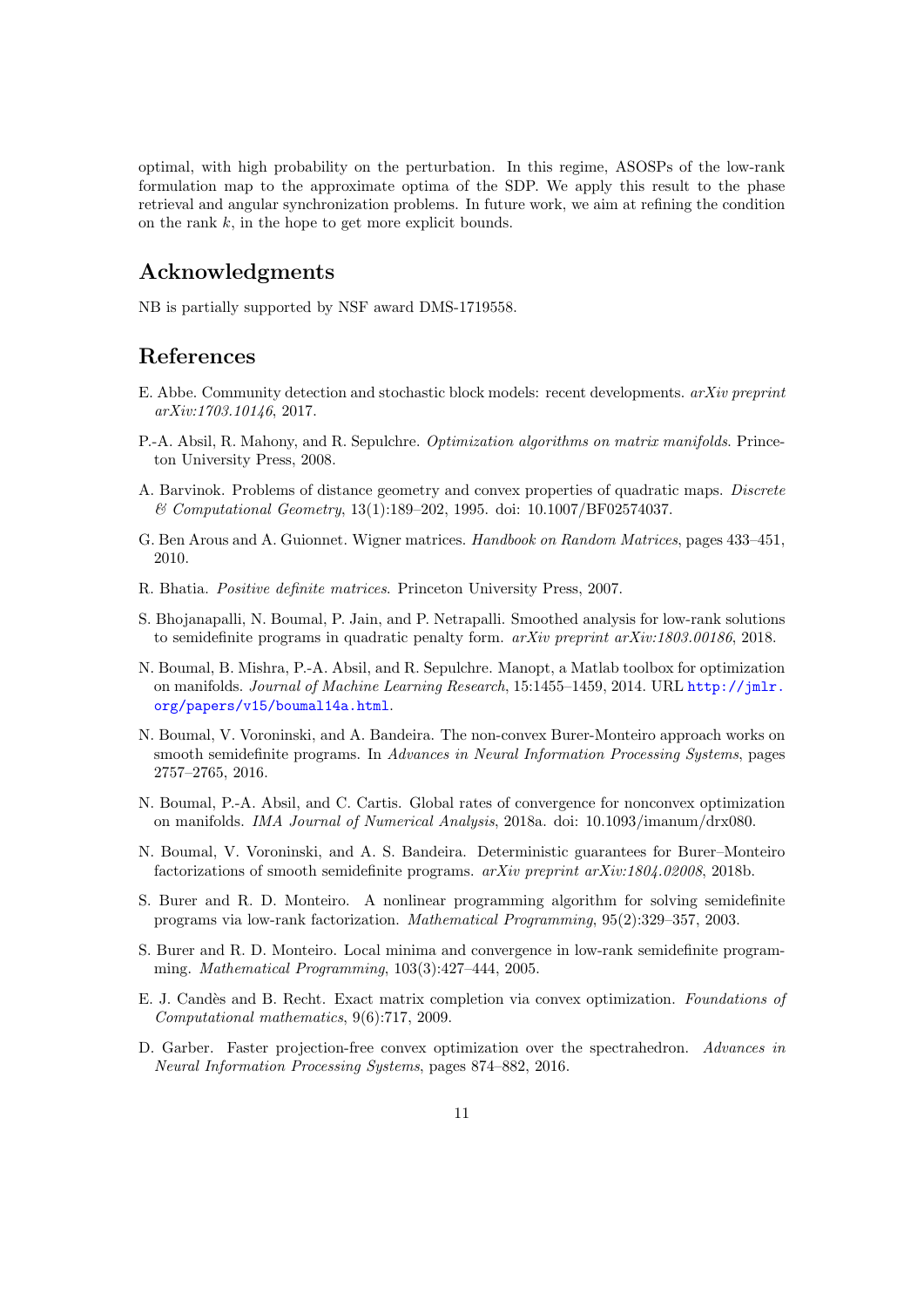- <span id="page-11-9"></span>D. Garber and E. Hazan. Sublinear time algorithms for approximate semidefinite programming. Mathematical Programming: Series A and B archive, 158:329–361, 2016.
- <span id="page-11-13"></span>G. H. Golub and V. Pereyra. The differentiation of pseudo-inverses and nonlinear least squares problems whose variables separate. SIAM Journal on Numerical Analysis, 10(2):413–432, 1973. doi: 10.1137/0710036.
- <span id="page-11-7"></span>E. Hazan. Sparse approximate solutions to semidefinite programs. LATIN 2008: Theoretical Informatics, pages 306–316, 2008.
- <span id="page-11-12"></span>C. Helmberg, F. Rendl, R. J. Vanderbei, and H. Wolkowicz. An interior-point method for semidefinite programming. SIAM Journal on Optimization, 6(2):342–361, 1996.
- <span id="page-11-6"></span>M. Journee, F. Bach, P.-A. Absil, and R. Sepulchre. Low-rank optimization on the cone of positive semidefinite matrices. SIAM Journal on Optimization, 20(5):2327–2351, 2010.
- <span id="page-11-4"></span>B. Kulis, A. C. Surendran, and J. C. Platt. Fast low-rank semidefinite programming for embedding and clustering. In Artificial Intelligence and Statistics, pages 235–242, 2007.
- <span id="page-11-0"></span>G. R. Lanckriet, N. Cristianini, P. Bartlett, L. E. Ghaoui, and M. I. Jordan. Learning the kernel matrix with semidefinite programming. Journal of Machine learning research, 5(Jan):27–72, 2004.
- <span id="page-11-8"></span>S. Laue. A hybrid algorithm for convex semidefinite optimization. ICML, pages 177–184, 2012.
- <span id="page-11-11"></span>S. Mei, T. Misiakiewicz, A. Montanari, and R. I. Oliveira. Solving sdps for synchronization and maxcut problems via the grothendieck inequality. In Proceedings of the 30th Conference on Learning Theory, COLT 2017, Amsterdam, The Netherlands, 7-10 July 2017, pages 1476–1515, 2017. URL <http://proceedings.mlr.press/v65/mei17a.html>.
- <span id="page-11-14"></span>H. H. Nguyen. Random matrices: repulsion in spectrum. arXiv preprint arXiv:1709.06682, 2017.
- <span id="page-11-3"></span>G. Pataki. On the rank of extreme matrices in semidefinite programs and the multiplicity of optimal eigenvalues. Mathematics of operations research, 23(2):339–358, 1998. doi: 10.1287/ moor.23.2.339.
- <span id="page-11-1"></span>A. Singer. Angular synchronization by eigenvectors and semidefinite programming. Applied and computational harmonic analysis, 30(1):20–36, 2011.
- <span id="page-11-5"></span>D. Spielman and S.-H. Teng. Smoothed analysis of algorithms: Why the simplex algorithm usually takes polynomial time. Journal of the ACM,  $51(3):385-463$ , May 2004. doi:  $10.1145/$ 990308.990310.
- <span id="page-11-2"></span>I. Waldspurger, A. d'Aspremont, and S. Mallat. Phase recovery, maxcut and complex semidefinite programming. Mathematical Programming, 149(1-2):47–81, 2015.
- <span id="page-11-10"></span>A. Yurtsever, M. Udell, J. A. Tropp, and V. Cevher. Sketchy decisions: Convex low-rank matrix optimization with optimal storage. Proceedings of the 20th International Conference on Artificial Intelligence and Statistics, 54:1188–1196, 2017.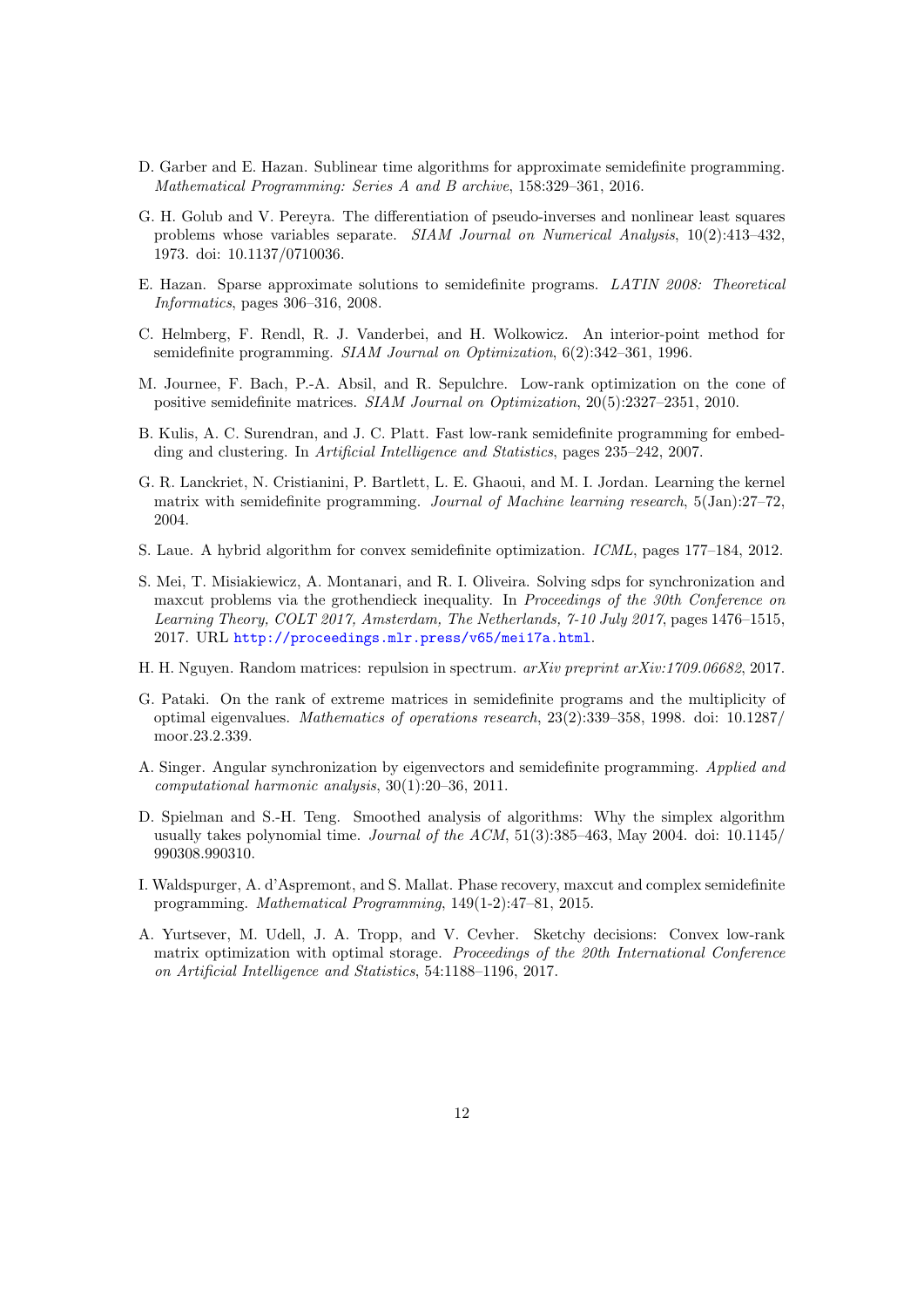# A Proof of lemma [2.2](#page-4-1)

We follow the proof of [\[Boumal et al.,](#page-10-6) [2018b,](#page-10-6) Lemma 2.2] and reproduce it here to be selfcontained, and also because the reference treats only the real case; writing the proof here explicitly allows to verify that, indeed, all steps go through for the complex case as well.

Orthogonal projection is along the normal space, so that  $\text{Proj}_Y Z \in T_Y \mathcal{M}$  and  $Z - \text{Proj}_Y Z \in T_Y \mathcal{M}$  $N_Y \mathcal{M}$ , where the normal space at Y is

$$
N_Y\mathcal{M} = \{ Z \in \mathbb{K}^{n \times k} : \langle Z, \dot{Y} \rangle = 0 \ \forall \dot{Y} \in T_Y\mathcal{M} \} = \text{span}\{A_1Y, \dots, A_mY\}.
$$

From the latter we infer there exists  $\mu \in \mathbb{R}^m$  such that

$$
Z - \text{Proj}_{Y} Z = \sum_{i=1}^{m} \mu_{i} A_{i} Y = \mathcal{A}^{*}(\mu) Y,
$$

since the adjoint of A is  $\mathcal{A}^*(\mu) = \mu_1 A_1 + ... + \mu_m A_m$ . Multiply on the right by Y<sup>\*</sup> and apply A to obtain

$$
\mathcal{A}(ZY^*) = \mathcal{A}(\mathcal{A}^*(\mu)YY^*),
$$

where we used  $\mathcal{A}(\text{Proj}_Y(Z)Y^*)=0$  since  $\text{Proj}_Y(Z) \in T_Y\mathcal{M}$ . The right hand side expands into

$$
\mathcal{A}(\mathcal{A}^*(\mu)YY^*)_i = \langle A_i, \sum_{j=1}^m \mu_j A_j YY^* \rangle = \sum_{j=1}^m \langle A_i Y, A_j Y \rangle \mu_j = (G\mu)_i,
$$

where G is a real, positive semidefinite matrix of size m defined by  $G_{ij} = \langle A_i Y, A_j Y \rangle$ . By construction, this system of equations in  $\mu$  has at least one solution; we single out  $\mu = G^{\dagger} A (Z Y^*)$ , where  $G^{\dagger}$  is the Moore–Penrose pseudo-inverse of G. The function  $Y \mapsto G^{\dagger}$  is continuous and differentiable at  $Y \in \mathcal{M}$  provided G has constant rank in an open neighborhood of Y in  $\mathbb{K}^{n \times k}$  [\[Golub and Pereyra,](#page-11-13) [1973,](#page-11-13) Thm 4.3], which is the case under Assumption [1.1.](#page-1-1)

### B Lower-bound for smallest singular values

We state a special case of Corollary 1.17 from [Nguyen](#page-11-14) [\[2017\]](#page-11-14). Let  $N_I(X)$ , denote the number of eigenvalues of X in the interval I. The corollary was originally stated in the real case, while the complex case is addressed in a comment.

**Corollary B.1.** Let  $M$  be a deterministic Hermitian matrix of size n. Let  $W$  be a random Wigner matrix with i.i.d. entries of variance 1. Then, for any given  $0 < \gamma < 1$ , there exists a constant  $c = c(\gamma)$  such that for any  $\varepsilon > 0$  and  $k \ge 1$ , with I being the interval  $\left[ -\frac{\varepsilon k}{\sqrt{n}}, \frac{\varepsilon k}{\sqrt{n}} \right]$ 1

$$
\mathbb{P}(N_I(M+W) \ge k) \le n^k \left(\frac{c\varepsilon}{\sqrt{2\pi}}\right)^{(1-\gamma)k^2/2}
$$

We then state the following lemma. The original proof can be found in [\[Bhojanapalli et al.,](#page-10-8) [2018\]](#page-10-8).

<span id="page-12-0"></span>**Lemma B.1.** Let  $\overline{M}$  be a fixed Hermitian matrix of size n. Let W be a complex Wigner matrix with gaussian entries of size n, independent of  $\overline{M}$ , with diagonal and upper-triangular entries sampled independently from  $\mathcal{N}(0, \sigma_W^2)$ . There exists an absolute constant  $c_0$  such that:

$$
\mathbf{P}\left[\sum_{i=1}^{k} \sigma_{n-(i-1)}(M+W)^2 < \frac{k^2}{c_0 n} \sigma_W^2\right] \le \exp\left(-\frac{k^2}{8}\log(8\pi) + k\log(n)\right).
$$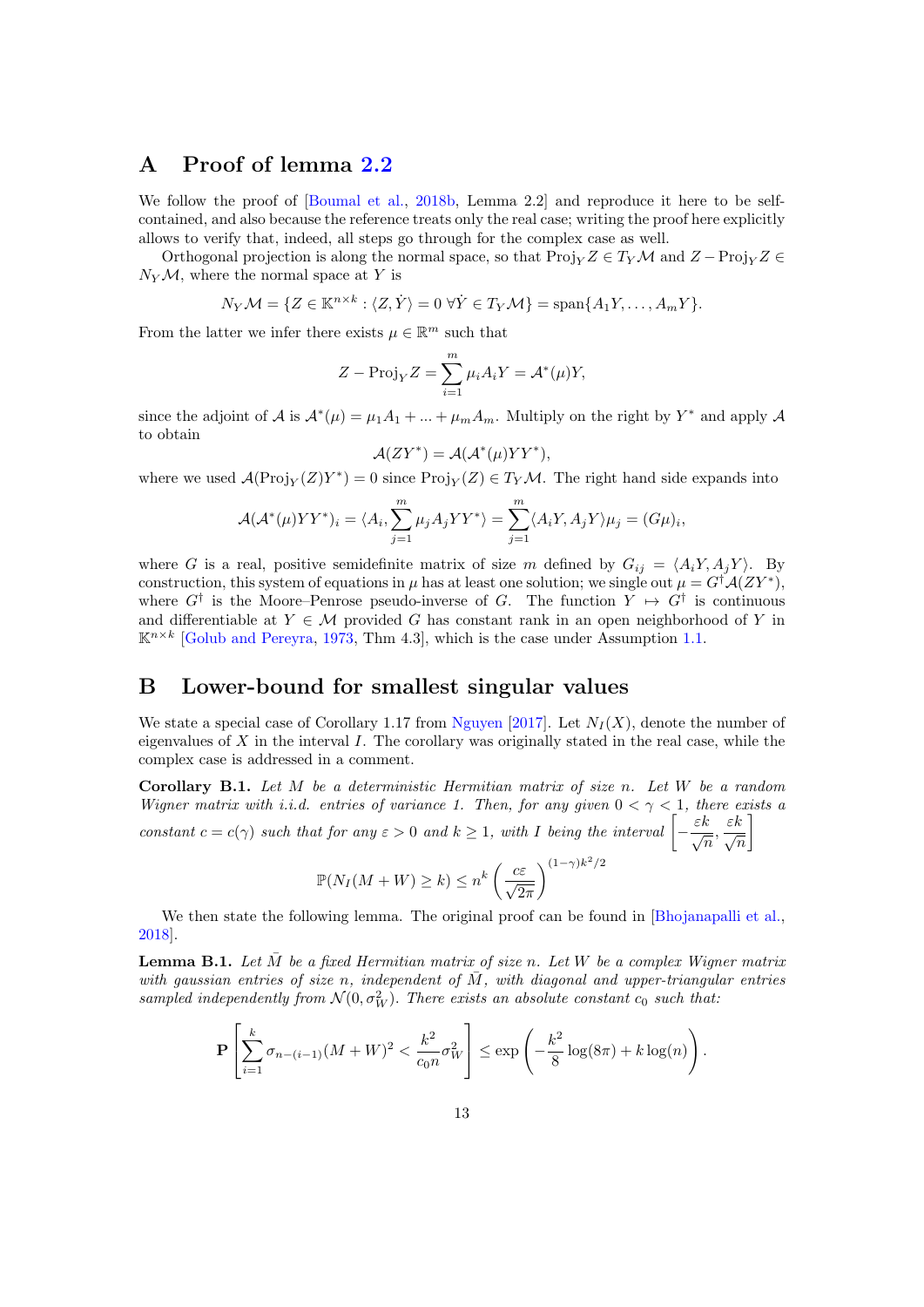*Proof.* In our case the entries of W have variance  $\mathbb{E}[|W_{i,j}|^2] = \sigma_W^2$ . Thus set  $\overline{W} = \sigma_W W$  and  $\overline{W} = \sigma_W W$ . From the corollary above we get

$$
N_{\sigma_W I}(\overline{M} + \overline{W}) = N_I(M + W) < k
$$

with probability  $\geq 1-n^k\left(\frac{c\varepsilon}{\sqrt{n}}\right)$  $2\pi$  $\bigwedge^{(1-\gamma)k^2/2}$ . In this event  $\sigma_{n-(k-1)}(\overline{M} + \overline{W}) \ge \frac{\varepsilon k}{\sqrt{n}} \sigma_W$ . Choose  $\gamma = \frac{1}{2}$  $\frac{1}{2}$ , and  $\varepsilon = \frac{1}{2\epsilon}$  $\frac{1}{2c}$ . Substituting this we get with probability at least  $1 - \exp(-\frac{k^2}{8})$  $\frac{\pi}{8} \log(8\pi) +$  $k \log(n)$  that

$$
\sigma_{n-(k-1)}(\overline{M} + \overline{W}) \ge \frac{k}{2c\sqrt{n}} \sigma_W
$$

Hence,  $\sum_{i=1}^{k} \sigma_{n-(i-1)}(\overline{M} + \overline{W})^2 \ge \sigma_{n-(k-1)}(\overline{M} + \overline{W})^2 \ge \frac{k^2}{\sigma^2}$  $\frac{\kappa}{c_0 n} \sigma_W^2$ , for some absolute constant  $c_0 = 4c^2$ .  $\Box$ 

# <span id="page-13-0"></span>C Proof of Lemma 3.1

This section builds on a result from [\[Bhojanapalli et al.,](#page-10-8) [2018\]](#page-10-8), where a similar statement was made under different assumptions. The proof follows closely the developments therein, with appropriate changes. Using [\(7\)](#page-4-2), Y is an  $\varepsilon_g$ -FOSP of the perturbed problem if and only if  $||2SY|| \leq \varepsilon_g$  with  $S = M + W$  and  $M = C + (\mathcal{A}^* \circ G^{\dagger} \circ \mathcal{A}((C+W)YY^*))$ . Let  $Y = P\Sigma Q^*$  be a thin SVD of Y (where P is  $n \times k$  with orthogonal columns and Q is  $k \times k$  orthogonal). Then,

$$
||2SY|| = ||2(M+W)Y||
$$
  
\n
$$
\geq \sigma_k(Y) ||(M+W)P||
$$
  
\n
$$
\geq \sigma_k(Y) \sqrt{\sum_{i=1}^k \sigma_{n-(i-1)}(M+W)^2}.
$$

Thus, we control the smallest singular value of Y in terms of  $\varepsilon$  and the k smallest singular values of  $M + W$ :

<span id="page-13-1"></span>
$$
\sigma_k(Y) \le \frac{\varepsilon_g}{2\sqrt{\sum_{i=1}^k \sigma_{n-(i-1)}(M+W)^2}}.\tag{11}
$$

Given that  $M$  is not statistically independent of  $W$ , we are not able to directly apply Lemma [B.1.](#page-12-0) Indeed, M depends on Y and Y is an  $\varepsilon$ -FOSP: a feature depending on E. To tackle this issue, we cover the set of possible  $M$ 's with a net. Lemma [B.1](#page-12-0) provides a bound for each  $\overline{M}$  in this net. By union bound, we can extend the lemma for all  $\overline{M}$ . By taking a sufficiently dense net, we then infer that M is necessarily close to one of these  $\bar{M}$ 's and conclude.

After having presented the strategy of the proof, we start by computing  $||M - C||$ .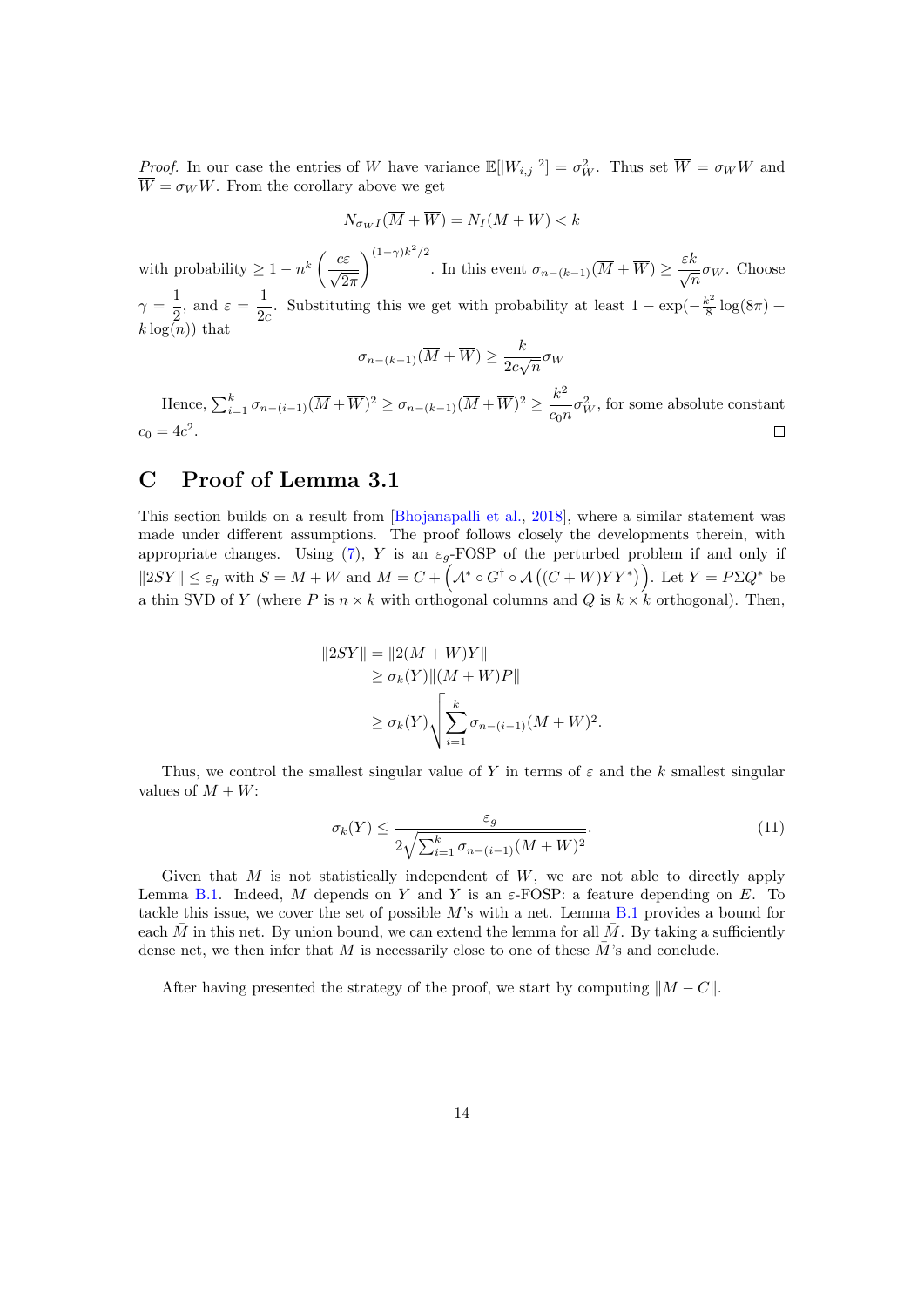$$
||M - C|| = ||A^* \circ G^\dagger \circ A ((C + W)YY^*)||
$$
  
\n
$$
\leq ||A^* \circ G^\dagger \circ A||_{op} ||(C + W)||_{op} ||YY^*||
$$
  
\n
$$
\leq ||A^* \circ G^\dagger \circ A||_{op} (||C||_{op} + 3\sigma_W(\sqrt{n} + \sqrt{2 \log(1/\delta)}))R
$$
  
\n
$$
\leq \kappa(Y, A, C, n, \sigma_W, \delta),
$$

with probability at least  $1-\delta$ . Indeed, since W complex Wigner matrix with Gaussian entries, with probability at least  $1-\delta$ ,  $||W||_{op} \leq 3\sigma_W(\sqrt{n}+\sqrt{2\log(1/\delta)})$ . As a result, M lies in a ball of center C and radius  $\kappa(Y, \mathcal{A}, C, n, \sigma_W, \delta)$ . Moreover, as  $M = C + \left(\mathcal{A}^* \circ G^{\dagger} \circ \mathcal{A}\left((C+W)YY^{\top}\right)\right)$ , we remark that M lives in an affine subspace of dimension rank $(A^*\mathcal{A})$ . A unit ball in Frobenius norm in d dimensions admits an  $\varepsilon$ -net of  $(1+2/\varepsilon)^d$  points. Thus, we pick a net with  $\left(1+\frac{2K(Y,A,C,n)}{\sigma_W}\right)$  $\sqrt{\frac{4c_0n}{k^2}}$ rank $(A^* \circ G^{\dagger} \circ \mathcal{A})$ points in such a way that there exists a point  $\overline{M}$  in the

net satisfying:

<span id="page-14-0"></span>
$$
\|\bar{M} - M\| \le \sqrt{\frac{k^2}{4c_0 n}} \sigma_W = \frac{k}{2\sqrt{c_0 n}} \sigma_W.
$$
\n(12)

Let  $T : \mathbb{S}^{n \times n} \to \mathbb{K}^k$  be defined by  $T_q(A) = (\sigma_{n-q+1}(A), \ldots, \sigma_n(A))^T$ , that is: T extracts the q smallest singular values of  $A$ , in order. Then, by using the result from Exercise IV.3.5. in [Bhatia](#page-10-13) [\[2007\]](#page-10-13) in the first inequality, we have,

$$
\|\bar{M} - M\| = \|(\bar{M} + W) - (M + W)\|
$$
  
=  $\sqrt{\sum_{i=1}^{n} \sigma_i^2 ((\bar{M} + W) - (M + W))}$   
 $\ge \sqrt{\sum_{i=1}^{n} (\sigma_i (\bar{M} + W) - \sigma_i (M + W))^2}$   
=  $||T_n(\bar{M} + W) - T_n(M + W)||_{op}$   
 $\ge ||T_k(\bar{M} + W) - (M + W)||_{op}$   
 $\ge ||T_k(\bar{M} + W)||_{op} - ||T_k(M + W)||_{op}$ 

where used the triangular inequality in the last inequality. Thus, we finally obtain,

<span id="page-14-1"></span>
$$
\sqrt{\sum_{i=1}^{k} \sigma_{n-(i-1)}(M+W)^2} \ge \sqrt{\sum_{i=1}^{k} \sigma_{n-(i-1)}(\bar{M}+W)^2 - \|\bar{M}-M\|}. \tag{13}
$$

Taking a union bound for Lemma [B.1](#page-12-0) over each  $\overline{M}$  in the net, we get [\(12\)](#page-14-0) and

<span id="page-14-2"></span>
$$
\sqrt{\sum_{i=1}^{k} \sigma_{n-(i-1)}(\bar{M}+W)^2} \ge \frac{k}{\sqrt{c_0 n}} \sigma_W.
$$
\n(14)

with probability at least,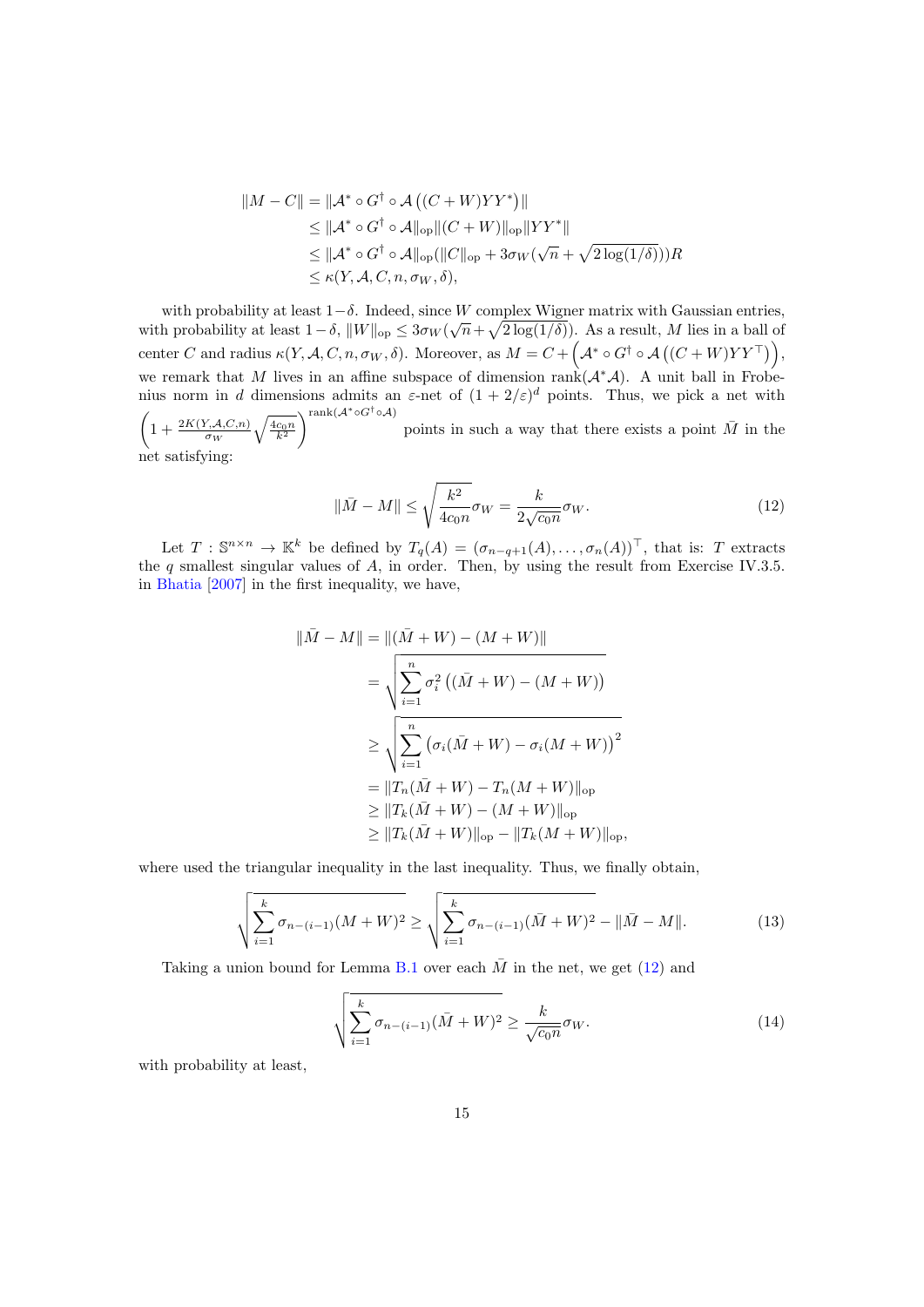$$
1 - \exp\left(-\frac{k^2}{8}\log(8\pi) + k\log(n) + \operatorname{rank}(\mathcal{A}^* \circ G^\dagger \circ \mathcal{A}) \cdot \log\left(1 + \frac{2\kappa(Y, \mathcal{A}, C, n, \sigma_W, \delta)}{\sigma_W}\sqrt{\frac{4c_0n}{k^2}}\right)\right) - \delta.
$$

Inside the log, we can safely replace  $k$  with 1, as this only hurts the probability. Then, the result holds with probability at least,

$$
1 - \exp\left(-\frac{k^2}{8}\log(8\pi) + k\log(n) + \operatorname{rank}(\mathcal{A}^* \circ G^\dagger \circ \mathcal{A}) \cdot \log\left(1 + \frac{4\kappa(Y, \mathcal{A}, C, n, \sigma_W, \delta)}{\sigma_W}\sqrt{c_0 n}\right)\right) - \delta.
$$

We would like to choose  $k$  such that

$$
\exp\left(-\frac{k^2}{8}\log(8\pi) + k\log(n) + \operatorname{rank}(\mathcal{A}^* \circ G^{\dagger} \circ \mathcal{A}) \cdot \log\left(1 + \frac{4\kappa(Y, \mathcal{A}, C, n, \sigma_W, \delta)}{\sigma_W}\sqrt{c_0 n}\right)\right) \le \delta.
$$

This is a quadratic form of the form

$$
-ak^2 + bk + c \le \log(\delta),
$$

for some  $a, b > 0, c \ge 0$ . Since k is positive,  $k \ge \frac{b + \sqrt{a(c + \log(1/\delta))}}{a}$  $\frac{(\frac{\mu}{a})(1/\theta)}{a}$ , which is satisfied for,

$$
k \geq 3 \left[ \log \left( \frac{n}{\delta} \right) + \sqrt{\text{rank}(\mathcal{A}^* \circ G^\dagger \circ \mathcal{A}) \cdot \log \left( 1 + \frac{4\kappa(Y, \mathcal{A}, C, n, \sigma_W, \delta) \sqrt{c_0 n}}{\sigma_W} \right)} \right].
$$

Combining the results in equations  $(11)$ ,  $(12)$ ,  $(13)$  and  $(14)$ , we obtain,

$$
\sigma_k(U) \le \frac{\varepsilon_g}{\sigma_W} \frac{2\sqrt{c_0 n}}{k}.
$$

with probability at least  $1 - 2\delta$ .

# <span id="page-15-0"></span>D Proof of Lemma 3.2

The Riemannian gradient and Hessian of the objective function  $g$  of  $(P)$  are respectively given by equations [\(7\)](#page-4-2) and [\(8\)](#page-4-3). Since Y is an  $(\varepsilon_g, \varepsilon_H)$ -SOSP, it holds for all  $\check{Y} \in \mathbb{R}^{n \times k}$  with  $||Y|| = 1$ that:

<span id="page-15-1"></span>
$$
-\varepsilon_H \le \frac{1}{2}\langle \dot{Y}, \text{Hess } g(Y)[\dot{Y}] \rangle = \langle \dot{Y}, S\dot{Y} \rangle. \tag{15}
$$

Our goal is to show that  $S$  is almost positive semidefinite. To this end, we first construct specific Y<sup>'</sup>'s to exploit the fact that Y is almost rank deficient. Let  $z \in \mathbb{R}^k$  be a right singular vector of Y such that  $||Yz||_2 = \sigma_k(Y)$ . For any  $x \in \mathbb{R}^n$  with  $||x||_2 = 1$ , we introduce  $U = xz^\top$ . Given that  $Y(\varepsilon_q, \varepsilon_H)$ -SOSP leads to equation [\(15\)](#page-15-1), we would like to show that U is approximately in  $T_Y M$ . For this reason, we decompose this matrix in two terms:  $U = U_T + U_{T}$ , with  $U_T$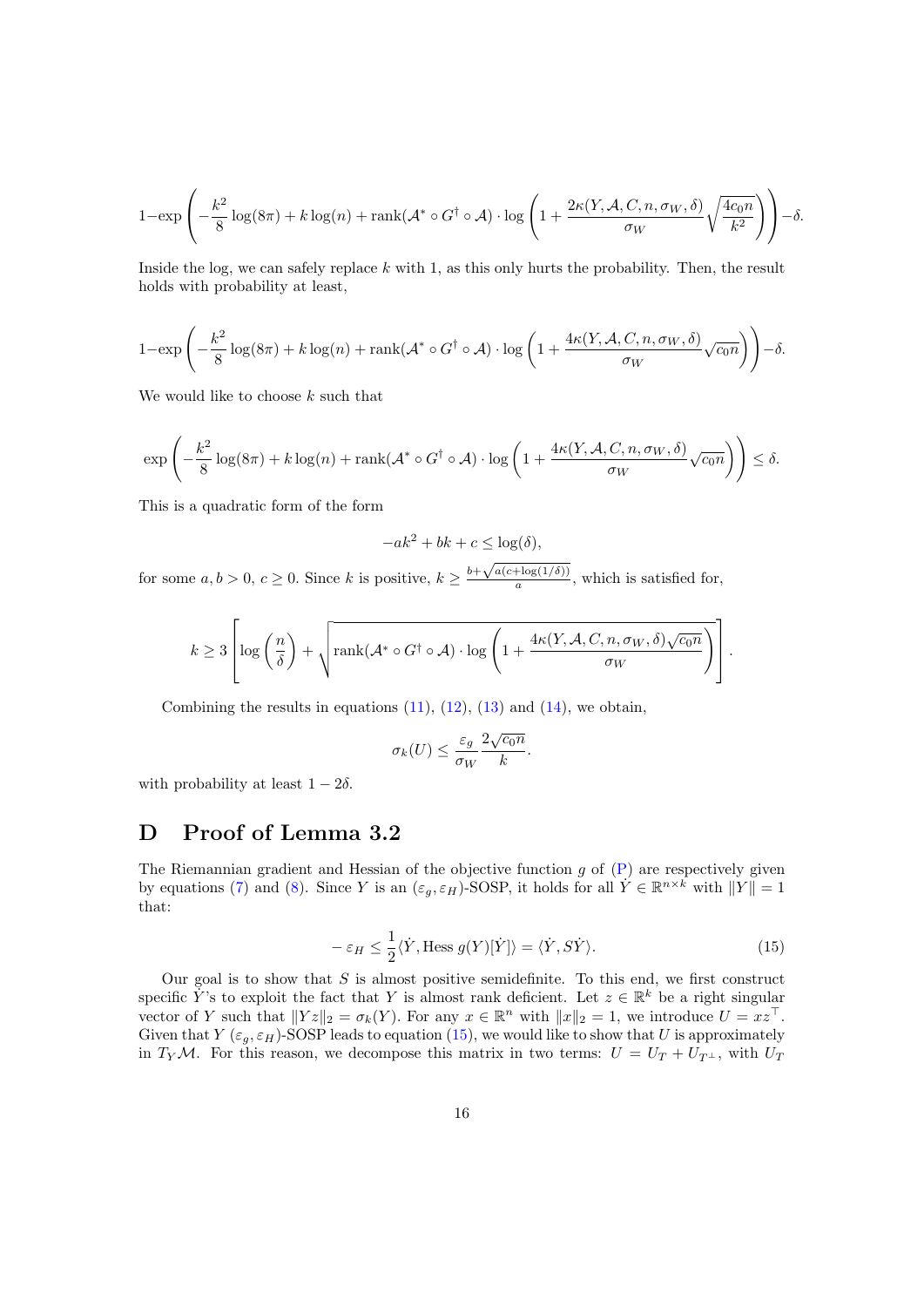the component along the tangent space  $T_Y \mathcal{M}$  and  $U_{T^{\perp}}$ , the one along  $(T_Y \mathcal{M})^{\perp}$ . Given that  $||z||_2 = 1$ , we have:

$$
\langle x, Sx \rangle = \langle U, SU \rangle = \langle U_T, SU_T \rangle + 2\langle U_{T^{\perp}}, SU_T \rangle + \langle U_{T^{\perp}}, SU_{T^{\perp}} \rangle
$$
  
\n
$$
\geq -\varepsilon_H ||U_T||^2 + 2\langle U_{T^{\perp}}, SU_T \rangle + \langle U_{T^{\perp}}, SU_{T^{\perp}} \rangle
$$
  
\n
$$
\geq -\varepsilon_H + 2\langle U_{T^{\perp}}, SU_T \rangle + \langle U_{T^{\perp}}, SU_{T^{\perp}} \rangle, \tag{16}
$$

since  $||U_T||^2 \le ||U||^2 = 1$ . We know by Lemma [2.2](#page-4-1) that the component of U along the tangent space  $T_Y \mathcal{M}$ ,  $U_T$ , can be written as,

$$
U_T = \text{Proj}_Y U = xz^* - \mathcal{A}^* \left( G^\dagger \mathcal{A} \left( x z^* Y^* \right) \right) Y. \tag{17}
$$

Therefore, the component along the normal space,  $U_{T^{\perp}}$ , is:

<span id="page-16-2"></span><span id="page-16-0"></span>
$$
U_{T^{\perp}} = \mathcal{A}^* \left( G^{\dagger} \mathcal{A} \left( x z^* Y^* \right) \right) Y. \tag{18}
$$

By using equation [\(18\)](#page-16-0), we can derive a lower bound on  $\langle U_{T^{\perp}} , SU_{T^{\perp}} \rangle$ . Indeed, by using the expression of  $S$  given in  $(6)$ , we obtain,

$$
\langle U_{T^{\perp}}, SU_{T^{\perp}} \rangle = \langle \mathcal{A}^* \left( G^{\dagger} \mathcal{A} \left( x z^* Y^* \right) \right) Y, S \mathcal{A}^* \left( G^{\dagger} \mathcal{A} \left( x z^* Y^* \right) \right) Y \rangle
$$
  
\n
$$
= \langle \mathcal{A}^* \left( G^{\dagger} \mathcal{A} \left( x z^* Y^* \right) \right) Y, C \mathcal{A}^* \left( G^{\dagger} \mathcal{A} \left( x z^* Y^* \right) \right) Y \rangle
$$
  
\n
$$
- \langle \mathcal{A}^* \left( G^{\dagger} \mathcal{A} \left( x z^* Y^* \right) \right) Y, \mathcal{A}^* \left( G^{\dagger} \mathcal{A} \left( C Y Y^* \right) \right) \mathcal{A}^* \left( G^{\dagger} \mathcal{A} \left( x z^* Y^* \right) \right) Y \rangle
$$
  
\n
$$
\geq - \| \mathcal{A}^* \circ G^{\dagger} \circ \mathcal{A} \|_{op}^2 \| x z^* Y^* \|^2 \| C \|_{op} R \left( 1 + \| \mathcal{A}^* \circ G^{\dagger} \circ \mathcal{A} \|_{op} R \right),
$$

by Cauchy–Schwarz inequality. Since z is the eigenvector of Y associated to  $\sigma_k$  and  $||x||_2 = 1$ , we have,

<span id="page-16-1"></span>
$$
\langle U_{T^{\perp}}, SU_{T^{\perp}} \rangle \ge - \| \mathcal{A}^* \circ G^{\dagger} \circ \mathcal{A} \|_{\text{op}}^2 \sigma_k(Y)^2 \| C \|_{\text{op}} R \left( 1 + \| \mathcal{A}^* \circ G^{\dagger} \circ \mathcal{A} \|_{\text{op}} R \right). \tag{19}
$$

Similarly, we can derive a lower bound on  $\langle U_{T^{\perp}} , SU_T \rangle$  by applying the same reasoning as for  $\langle U_{T^{\perp}}, SU_{T^{\perp}} \rangle.$ 

$$
\langle U_{T^{\perp}}, SU_{T} \rangle = \langle \mathcal{A}^{*} \left( G^{\dagger} \mathcal{A} \left( x z^{*} Y^{*} \right) \right) Y, S x z^{*} \rangle - \langle \mathcal{A}^{*} \left( G^{\dagger} \mathcal{A} \left( x z^{*} Y^{*} \right) \right) Y, S \mathcal{A}^{*} \left( G^{\dagger} \mathcal{A} \left( x z^{*} Y^{*} \right) \right) Y \rangle
$$
  
\n
$$
= \langle \mathcal{A}^{*} \left( G^{\dagger} \mathcal{A} \left( x z^{*} Y^{*} \right) \right) Y, C x z^{*} \rangle - \langle \mathcal{A}^{*} \left( G^{\dagger} \mathcal{A} \left( x z^{*} Y^{*} \right) \right) Y, C \mathcal{A}^{*} \left( G^{\dagger} \mathcal{A} \left( x z^{*} Y^{*} \right) \right) Y \rangle
$$
  
\n
$$
- \langle \mathcal{A}^{*} \left( G^{\dagger} \mathcal{A} \left( x z^{*} Y^{*} \right) \right) Y, \mathcal{A}^{*} \left( G^{\dagger} \mathcal{A} \left( C Y Y^{*} \right) \right) x z^{*} \rangle
$$
  
\n
$$
+ \langle \mathcal{A}^{*} \left( G^{\dagger} \mathcal{A} \left( x z^{*} Y^{*} \right) \right) Y, \mathcal{A}^{*} \left( G^{\dagger} \mathcal{A} \left( C Y Y^{*} \right) \right) \mathcal{A}^{*} \left( G^{\dagger} \mathcal{A} \left( x z^{*} Y^{*} \right) \right) Y \rangle
$$
  
\n
$$
\geq - \| \mathcal{A}^{*} \circ G^{\dagger} \circ \mathcal{A} \|_{op} \| C \|_{op} \| x z^{*} Y^{*} \|^{2} - \| \mathcal{A}^{*} \circ G^{\dagger} \circ \mathcal{A} \|_{op}^{2} \| C \|_{op} \| x z^{*} Y^{*} \|^{2} R^{2}
$$
  
\n
$$
- \| \mathcal{A}^{*} \circ G^{\dagger} \circ \mathcal{A} \|_{op}^{2} \| C \|_{op} \| x z^{*} Y^{*} \|^{2}
$$

by Cauchy-Schwarz inequality. By rearranging the terms, we obtain the following lower bound: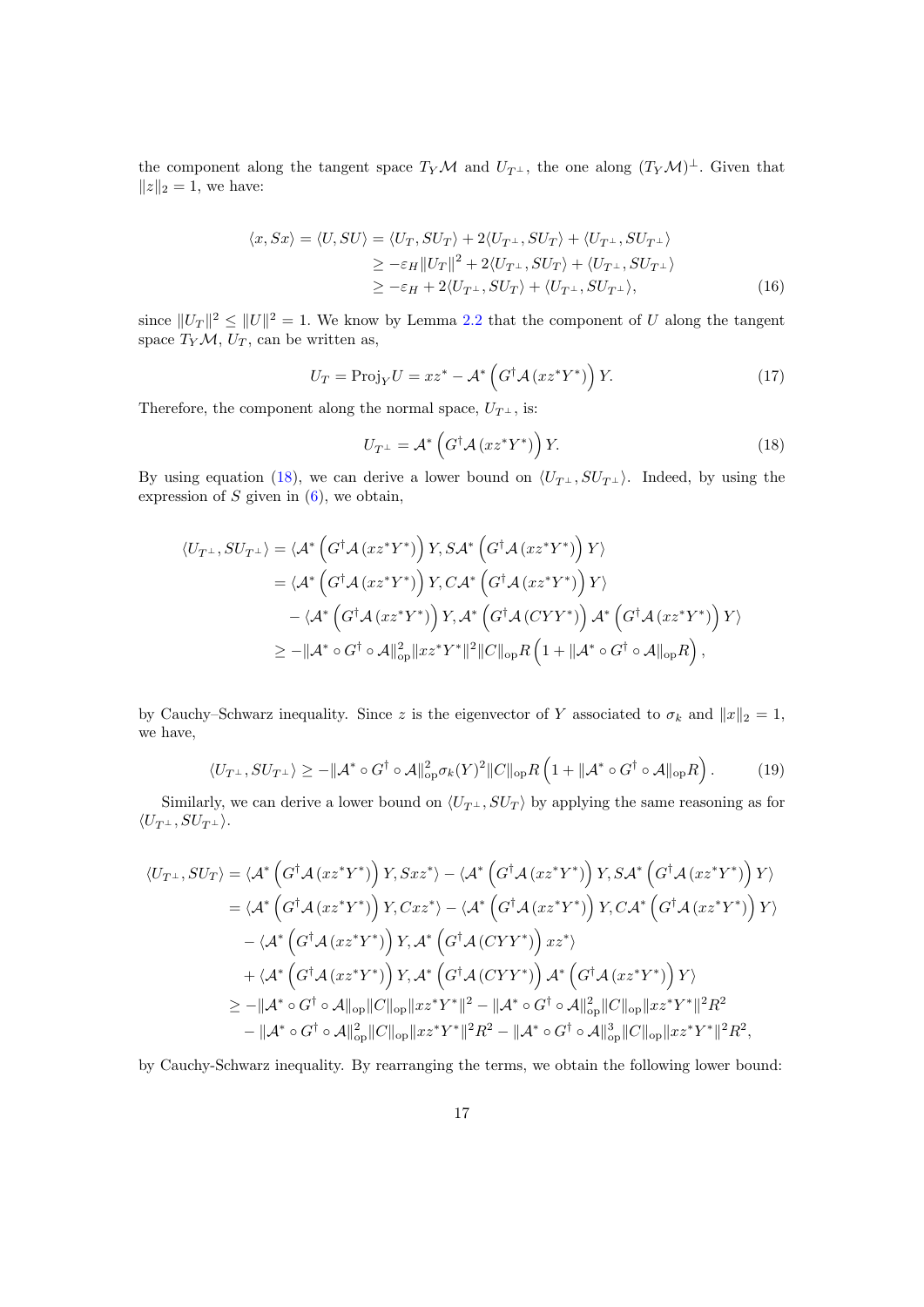<span id="page-17-1"></span>
$$
\langle U_{T^{\perp}}, SU_T \rangle \ge - \| \mathcal{A}^* \circ G^{\dagger} \circ \mathcal{A} \|_{\text{op}} \| C \|_{\text{op}} \sigma_k(Y)^2 \|x\|_2^2 \left( 1 + 2 \| \mathcal{A}^* \circ G^{\dagger} \circ \mathcal{A} \|_{\text{op}} \| Y Y^* \| + \| \mathcal{A}^* \circ G^{\dagger} \circ \mathcal{A} \|_{\text{op}}^2 \| Y Y^* \|^2 \right)
$$
  
= 
$$
- \| \mathcal{A}^* \circ G^{\dagger} \circ \mathcal{A} \|_{\text{op}} \| C \|_{\text{op}} \sigma_k(Y)^2 \|x\|_2^2 \left( \| \mathcal{A}^* \circ G^{\dagger} \circ \mathcal{A} \|_{\text{op}} R + 1 \right)^2.
$$
 (20)

By combining the two lower bounds in equations [\(19\)](#page-16-1) and [\(20\)](#page-17-1) and plugging them in equa-tion [\(16\)](#page-16-2), we can lower bound  $\langle x, Sx \rangle$ .

$$
\langle x, Sx \rangle \ge -\varepsilon_H - 2\|\mathcal{A}^* \circ G^\dagger \circ \mathcal{A}\|_{\text{op}} \|C\|_{\text{op}} \sigma_k(Y)^2 \left(1 + \|\mathcal{A}^* \circ G^\dagger \circ \mathcal{A}\|_{\text{op}} R\right)^2
$$
  

$$
- \|\mathcal{A}^* \circ G^\dagger \circ \mathcal{A}\|_{\text{op}}^2 \sigma_k(Y)^2 \|C\|_{\text{op}} R \left(1 + \|\mathcal{A}^* \circ G^\dagger \circ \mathcal{A}\|_{\text{op}} R\right)
$$
  

$$
\ge -\varepsilon_H - \|\mathcal{A}^* \circ G^\dagger \circ \mathcal{A}\|_{\text{op}} \|C\|_{\text{op}} \sigma_k(Y)^2 \left(1 + \|\mathcal{A}^* \circ G^\dagger \circ \mathcal{A}\|_{\text{op}} R\right) \left(2 + 3\|\mathcal{A}^* \circ G^\dagger \circ \mathcal{A}\|_{\text{op}} R\right)
$$
  

$$
\ge -\varepsilon_H - 9\|\mathcal{A}^* \circ G^\dagger \circ \mathcal{A}\|_{\text{op}} \|C\|_{\text{op}} \sigma_k(Y)^2 \left(1 + \|\mathcal{A}^* \circ G^\dagger \circ \mathcal{A}\|_{\text{op}} R\right)^2.
$$
 (21)

By assumption,  $\sigma_k(Y)^2 \leq \frac{\varepsilon_g^2}{16 \cdot m \cdot \kappa^2(R,A,C,n,\sigma_W,\delta)}$ . k satisfies the assumptions of theorem [3.1.](#page-6-0) Plugging this expression in equation [\(21\)](#page-17-2) leads to,

<span id="page-17-2"></span>
$$
\langle x, Sx \rangle \ge -\varepsilon_H - \frac{9 \cdot \varepsilon_g^2 \left(1 + \|\mathcal{A}^* \circ G^\dagger \circ \mathcal{A}\|_{\text{op}} R\right)^2 \|\mathcal{A}^* \circ G^\dagger \circ \mathcal{A}\|_{\text{op}} \|C\|_{\text{op}}}{16 \cdot m^3 \cdot \|\mathcal{A}^* \circ G^\dagger \circ \mathcal{A}\|_{\text{op}}^2 (\|C\|_{\text{op}} + 3\sigma_W \sqrt{n})^2 R^2}
$$
  

$$
\ge -\varepsilon_H - \frac{\varepsilon_g^2 \cdot \|C\|_{\text{op}} \cdot \left(1 + \|\mathcal{A}^* \circ G^\dagger \circ \mathcal{A}\|_{\text{op}} R\right)^2}{m^3 \cdot \|\mathcal{A}^* \circ G^\dagger \circ \mathcal{A}\|_{\text{op}} (\|C\|_{\text{op}} + 3\sigma_W \sqrt{n})^2 R^2}.
$$

# <span id="page-17-0"></span>E Proof of Theorem 3.1

Assume that Assumption [1.1](#page-1-1) hold for some k. For any Y on the manifold  $\mathcal{M}$ , if  $\|\text{grad } g(Y)\| \leq \varepsilon_g$ and  $S(Y) \succeq -\frac{\varepsilon_S}{2}$  $\frac{1}{2}I_n$ , then the optimality gap at Y with respect to [\(SDP\)](#page-0-0) satisfies

$$
0 \le 2(g(Y) - f^*) \le \varepsilon_S \text{Tr}(X^*) + \varepsilon_g ||Y||,
$$

By assumption on  $S(Y) = C - \mathcal{A}^*(\mu(Y))$  with  $\mu(Y) = G^{\dagger} \mathcal{A}(CYY^*)$ ,

$$
\forall X', \quad -\frac{\varepsilon_S}{2} \text{Tr}(X') \le \langle S(Y), X' \rangle = \langle C, X' \rangle - \langle A^*(\mu(Y)), X' \rangle = \langle C, X' \rangle - \langle \mu(Y), b \rangle,
$$

In particular

$$
\langle \mu(Y), b \rangle = \langle \mu(Y), \mathcal{A}(YY^T) \rangle = \langle C - S(Y), YY^T \rangle = g(Y) - \langle S(Y)Y, Y \rangle.
$$

Combining those equations, using grad  $g(Y) = 2S(Y)Y$  and taking  $X' = X^*$ , we find

$$
0 \le 2(g(Y) - f^*) \le \varepsilon_S \text{Tr}(X^*) + \langle \text{grad } g(Y), Y \rangle
$$
  

$$
\le \varepsilon_S \text{Tr}(X^*) + \varepsilon_g ||Y||
$$